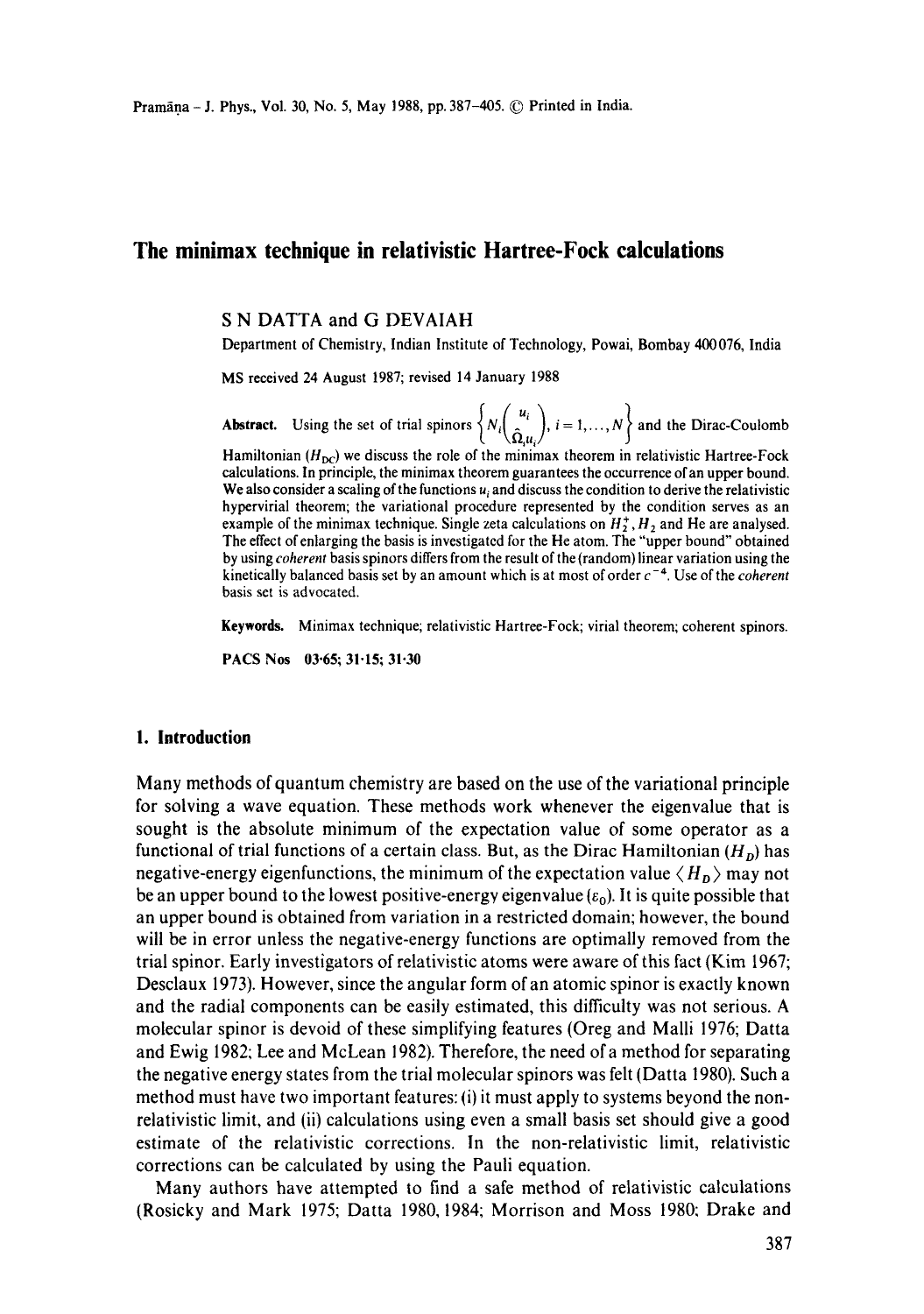Goldman 1981; Datta and Ewig 1982; Lee and McLean 1982; Mark and Schwarz 1982; Schwarz and Wallmeier 1982; Schwarz and Wechsel-Trakowski 1982; Gazdy 1983; Ishikawa *et al* 1983; Ketley and Moss 1983; Ladik *et al* 1983; Datta and Jagannathan 1984; Dyall *et al* 1984; Gazdy and Ladanyi 1984; Laaksonen and Grant 1984a, b; Stanton and Havriliak 1984; Sepp and Fricke 1985; Wood *et al* 1985; Datta and Devaiah 1986; Grant 1986; Rutkowsky 1986). Here we focus our attention only on the approaches which utilize the standard variational principle (that is, extremization of  $\langle H_{p} \rangle$  *in order to exclude* the negative-energy states.

The Dirac equation,  $H_{\text{D}}\psi = \varepsilon\psi$  has four-component solutions (spinors). Here,  $H_{\text{D}} =$  $\prime \rightarrow$  $c^2\beta + c\alpha \cdot p + V$ , *V* being an external potential. A trial spinor is written as  $N(\tilde{l})$ where the upper  $(u)$  and the lower  $(l)$  components themselves are two-component spinors. We assume that  $l = \hat{\Omega}u$  and study the variation of  $\langle H_{p} \rangle$  with respect to  $\hat{\Omega}$ . If  $\delta \langle H_p \rangle = 0$  for all variations  $\delta \hat{\Omega}$  and arbitrary u, then  $\hat{\Omega} = \hat{\Omega}^0 = c(e^0 + c^2 - V)^{-1} \sigma \cdot p$ where  $\varepsilon^0$  is the stationary value and  $\sigma$ 's are the Pauli spin matrices. Rosicky and Mark (1975) pointed out that  $\hat{\Omega}^0$  gives an adequate representation of the lower component. The two components, *Nu* and  $N\hat{\Omega}^0 u$ , are said to be *kinetically balanced*. Lee and McLean (1982) as well as Ishikawa *et al* (1983) used  $\hat{\Omega} = \hat{\Omega}_a = (2c)^{-1}\sigma \cdot p$  to form approximately balanced basis spinors and contended that the final kinetic balance can be achieved by using a large basis set. A "kinetically balanced" basis set consists of the set of upper component functions  $\{u\}$  and the set of lower component functions  $\{\chi_i\}$ where  $\gamma = \sigma \cdot \rho \mathbf{u} \mathcal{N}$ ,  $\mathcal{N}$  being an orthonormalizing factor (Mark and Schwarz 1982; Schwarz and Wallmeier 1982; Schwarz and Wechsel-Trakowski 1982). Stanton and Havriliak (1984) have shown that if the basis set is "kinetically balanced", the variational calculation is stable with the converged matrix eigenvalue correct through order  $c^{-2}$ . Wood *et al* (1985) investigated the variational properties associated with the partitioning of the Dirac equation in matrix representation and prescribed a set of separation theorems. A rigorous theorem on the eigenvalue distribution has been presented by Grant (1986).

As part of the ongoing study in our laboratory, we had proposed a projection operator technique to compensate for variational collapse (Datta 1980) and found by using the relativistic orbital notation suggested by Oreg and Malli (1976) that contamination from the  $\approx -2c^2$  atomic positronic spinors is small for the Be<sub>2</sub> molecule (Datta and Ewig 1982). Actually, the process of finding the optimum  $\Omega$  makes the electronic spinor consistent with a trial  $\approx -2c^2$  positronic spinor (Datta and Jagannathan 1984). In order to illustrate the constrained-component variation we chose  $\overline{\Omega} = \overline{\Omega}_t = \Lambda \sigma \cdot p$  where  $\Lambda$  is a variational parameter (Datta and Jagannathan 1984) and used it to discuss the one-electron virial theorem (Datta 1984) and to point out calculational ambiguities associated with the relativistic density functional treatment (Datta 1987). The use of  $\hat{\Omega}$ , can be described as the method of kinetically balanced *trial* spinors. In fact, the method of"kinetically balanced" basis set involves a random linear variation (subject to the constraint of orthogonality) using the set of positive-energy basis spinors

$$
\left\{\phi_* = \begin{pmatrix} u \\ 0 \end{pmatrix} \right\}
$$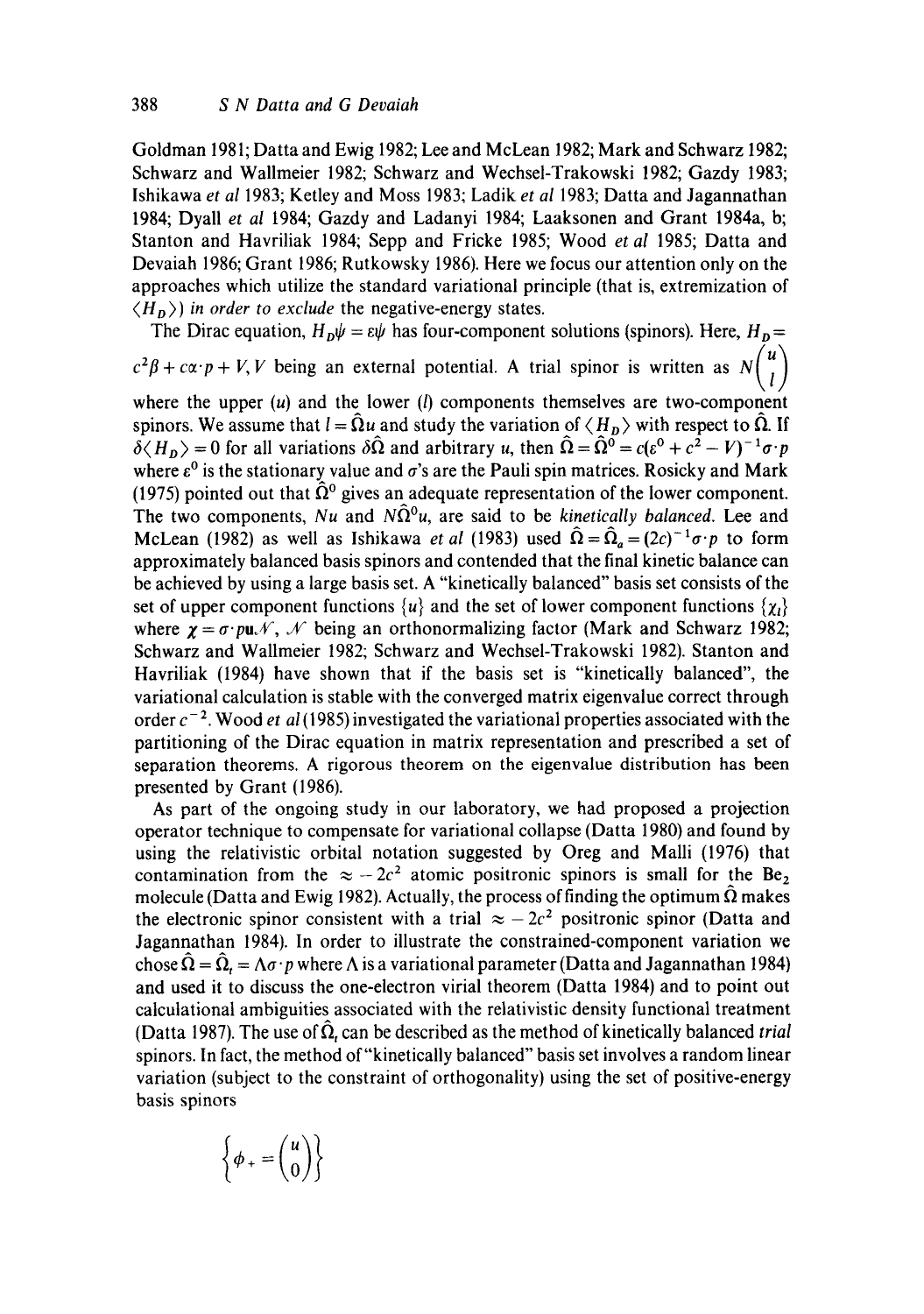and the set of negative-energy basis spinors

$$
\left\{\phi_{-}=N_{-}\binom{0}{\sigma \cdot pu}\right\};
$$

still, if the system is not too relativistic the positive-energy eigenvectors will not differ much from the *coherent* form

$$
\binom{v}{\Lambda^0\sigma\!\cdot\! p v},
$$

where

$$
v = \sum_i c_i u_i
$$

and  $\Lambda^0$  is an optimized parameter. Besides, the use of the coherent trial spinors gives rise to the viewpoint of the minimax technique in relativistic Hartree-Fock (HF) calculations.

There is a nice compact discussion on the variational collapse problem of the Dirac Hamiltonian in a recent contribution by Schwarz (1987). This is particularly relevant since Schwarz discusses alternative approaches to stationarity. Of course, the exact  $u-l$  coupling can be achieved by the numerical integration techniques. Other approaches are: (i) application of the appropriate boundary conditions, (ii) the use of a basis set which guarantees the coupling to a high degree of accuracy, and (iii) the choice of a specific formulation of the Hamiltonian (Mark and Schwarz 1982; Kutzelnigg 1984) where the coupling is insensitive to basis set truncation errors. In all these analytical methods, matrix eigenvalues can be converged towards the exact values by extending finite basis sets in an appropriate manner but the bound is not well specified, and the convergence may even occur from below (Hegarty 1986). That the energies calculated with the appropriate boundary conditions are rigorous upper bounds "has not been substantiated" (Schwarz 1987) except for a special case (Drake and Goldman 1981; Goldman 1985). In the main part of this paper we will show, using very simple mathematics, that for any upper-component basis set the correct  $u - l$  coupling ensures that the variational energy is an *upper bound.* In the light of the minimax theorem which we discuss in the next section, the variational energy is seen to be an upper bound if the step of maximization is *exactly* performed.

The detailed objectives of this paper are:

(i) to show that if both  $\Omega$  and u of a trial spinor

$$
N\binom{u}{\hat{\Omega}u}
$$

are treated as variational parameters, the minimax theorem holds, and to prescribe the minimax theorem for the average value of the Dirac-Coulomb Hamiltonian  $(H_{DC})$  when the many-electron function is written as a Slater determinant,

(ii) to find the sufficient condition for the relativistic virial theorem for atomic electrons and the relativistic hypervirial theorem (for molecular electrons),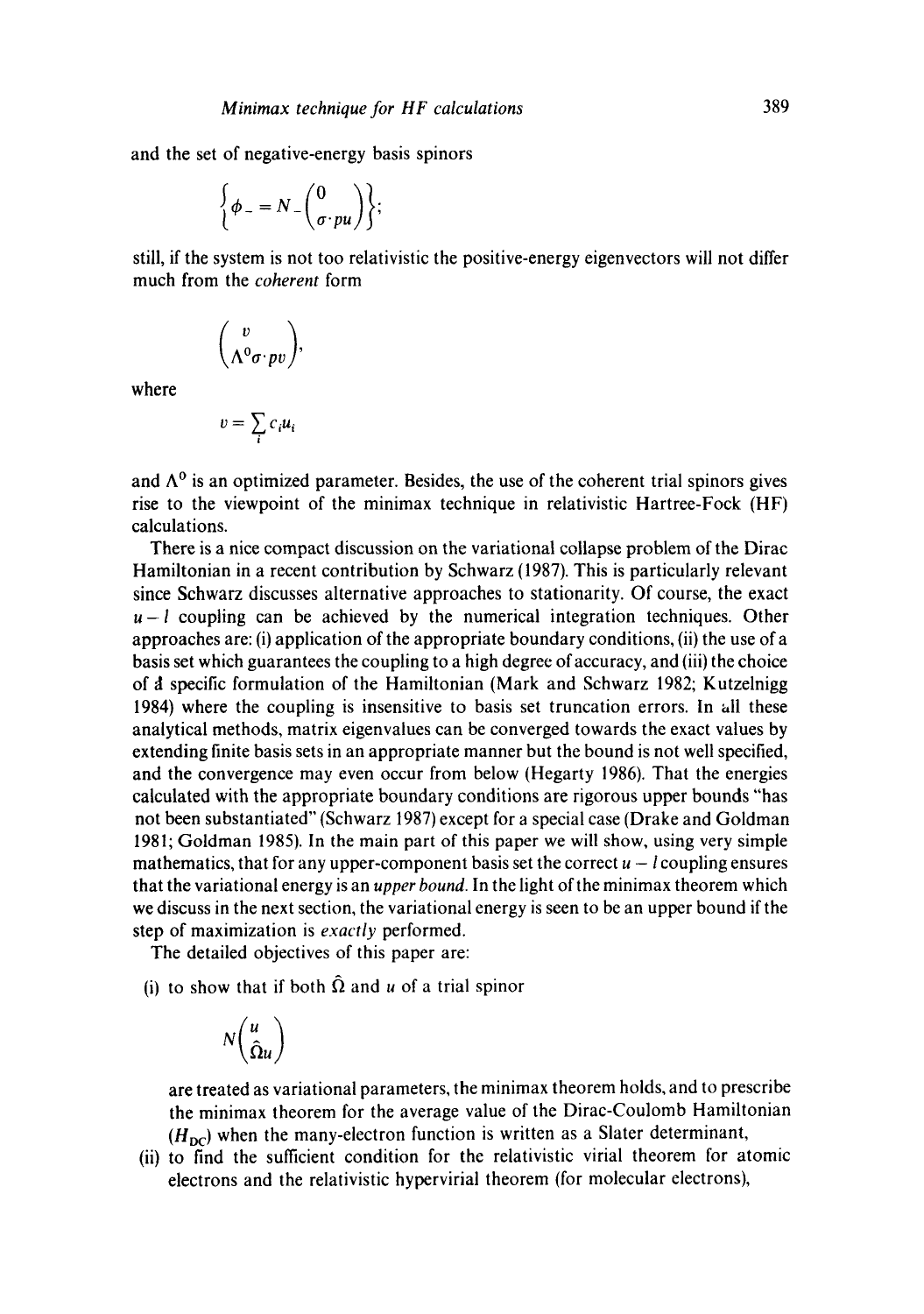(iii) to illustrate the effect of contamination from the negative-energy basis spinors

$$
N_{-}\binom{0}{\sigma \cdot pu},
$$

and

(iv) to show that for a numerical test case (the He atom) the difference between the result of the coherent linear variation (that is, linear variation using coherent trial spinors) and that of the (random) linear variation using a "kinetically balanced" basis set is truly insignificant.

The first objective leads to the second one. From the second objective we see that if the relativistic virial theorem (hypervirial theorem in the molecular case) is satisfied, the Slater determinant lies almost in the subspace spanned by the (positive-energy) eigenfunctions of the Dirac-Hartree-Fock (DHF) Hamiltonian. The third objective is not trivial since in some cases the use of  $\Lambda$  as a variable parameter will lead to a result which is visibly superior to the result obtainable from  $\Lambda = (2c)^{-1}$ . The fourth objective indicates that the (random) linear variation using a kinetically balanced basis set can be effectively substituted by the coherent linear variation method.

A substantial part of the work (the one related to the minimax treatment and oneelectron calculations) was completed in 1984. The reports of Stanton and Havriliak (1984) on finite basis calculations and of Wood *et al* (1985) and Grant (1986) on the partitioning of the Dirac equation in matrix representation convince us of the merit of our approach which relies on the partitioning technique applied for each spinor individually so that the minimax viewpoint can be presented. The second part of this work (the part related to the many-electron treatment) was orally presented by one of us (SND) at the Adriatico Research Conference on relativistic many-body problems (Datta and Devaiah 1986). This paper is written in an integrated format. In § 2 we derive the minimax theorem, at first for one spinor only and then for a Slater determinant. In § 3 we obtain a sufficient condition for the validity of the relativistic virial theorem (or the relativistic hypervirial theorem). Numerical results indicating the superiority of the A-optimization procedure and the efficiency of the coherent linear variation method are discussed in § 4. Finally we have summarized the limitations of the present work.

# **2. The minimax theorem**

#### 2.1 *The one-electron case*

2.1a *Maximization:* We describe a one-electron system by the normalized fourcomponent trial spinor

$$
\psi=N\binom{u}{l},
$$

where u is a normalized two-component function,  $l = \hat{\Omega}u$  and

$$
N = (u, \left[1 + \hat{\Omega}^\dagger \hat{\Omega}\right]u)^{-1/2}.
$$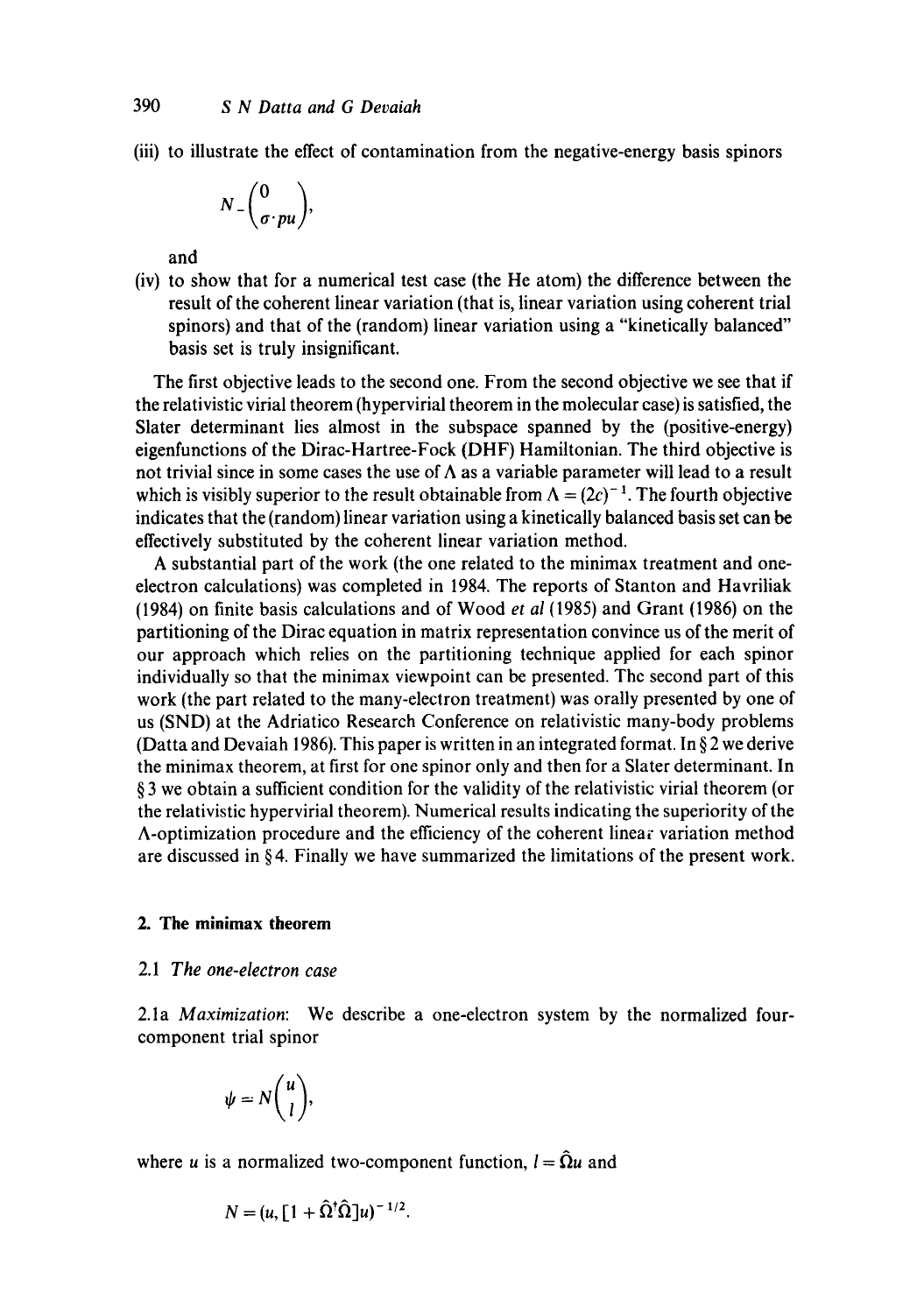We write

$$
\epsilon(u, [1 + \hat{\Omega}^{\dagger}\hat{\Omega}]u) = (u, [(c^2 + V) + c\sigma \cdot p\hat{\Omega} + \hat{\Omega}^{\dagger}c\sigma \cdot p + \hat{\Omega}^{\dagger}(-c^2 + V)\hat{\Omega}]u),
$$
\n(1)

where  $\varepsilon = \langle H_{\rm D} \rangle$ , and study the variational properties of  $\varepsilon$ .

Firstly, if we write  $\psi = c_1 \phi_+ + c_2 \phi'_-$  where

$$
\phi_+ = \begin{pmatrix} u \\ 0 \end{pmatrix}
$$
 and  $\phi'_- = N'_- \begin{pmatrix} 0 \\ \omega u \end{pmatrix}$ 

then  $\hat{\Omega} = (c_2/c_1)N'_\perp \hat{\omega}$ . The linear variation method gives two eigenvalues,  $\varepsilon_+$  and  $\varepsilon_-$ ;  $\varepsilon_ <-c^2+(V)_{\alpha u}$  and  $\varepsilon_+>c^2+(V)_{u}$ . The abbreviation  $(X)_v$  denotes  $(v, v)^{-1}(v, Xv)$ . Now,  $\varepsilon$  is the minimum of  $\varepsilon$ ; since the two basis spinors are orthogonal to each other, it is not difficult to see that  $\varepsilon_+$  is a maximum.

Secondly, in (1), if  $\delta \epsilon = 0$  for all variations  $\delta \hat{\Omega}^{\dagger}$  and arbitrary u, then  $\hat{\Omega} = \hat{\Omega}^0 =$  $(e^{0} + c^{2} - V)^{-1} c \sigma \cdot p$  and (1) reduces to

$$
(u, [\varepsilon^0 - c^2 - V]u) = c^2(u, \sigma \cdot p[\varepsilon^0 + c^2 - V]^{-1} \sigma \cdot pu), \tag{2}
$$

where  $\varepsilon^0$  is the stationary value. Equation (2) was first derived by Rosicky and Mark (1975). The latter authors showed that in the free particle case (2) gives two decoupled equations for the positive- and negative-energy states separately, but they used Pauli approximation to treat the problem of one electron in a central field. Here we consider the case of an attractive potential,  $V < 0$  and assume that  $(V)_{\mu} >$  $-2c^2$ . Then (2) can have real roots  $\varepsilon^0 + c^2 + (V)_{\omega}$ ; in addition, real roots  $\varepsilon^0 - c^2$  may exist. It is easy to prove that for a specific  $u$  there can be one and only one positiveenergy root. One can also show, by *reductio ad absurdum,* that for a well-behaved and normalizable u a real negative-energy root does not exist. Let the roots  $\varepsilon_+^0$  and  $\varepsilon_-^0$ coexist and let the  $r_0$ -surface be defined by  $\varepsilon^0$  +  $c^2$  –  $V(r_0)$  = 0. If  $\sigma \cdot pu$  is well behaved then

$$
c^{2}(\sigma \cdot pu, \lbrack \varepsilon_{+}^{0}+c^{2}-V\rbrack^{-1}\lbrack \varepsilon_{+}^{0}+c^{2}-V\rbrack^{-1}\sigma \cdot pu)=-1. \tag{2a}
$$

The integral on the left hand side of (2a) does not exist since the integrand has a singularity at  $r = r_0$ ; the Cauchy principal value, if it exists, is in general a complex number with a non-vanishing imaginary part. Hence (2a) does not hold good. Simultaneous negative- and positive-energy solutions are possible if  $V = 0$ .

From (1), it is easy to show that

$$
\delta^2 \varepsilon |_{\hat{\Omega} = \hat{\Omega}^0} < 0,
$$

that is, the expectation value  $\varepsilon_+^0$  is clearly a maximum. Besides,  $\varepsilon_+ = \varepsilon_+^0$  when  $\hat{\omega} = \hat{\Omega}_+^0$  $=(\varepsilon_+^0 + c^2 - V)^{-1} c \sigma \cdot p.$ 

2.1b *Minimization*: Now, a change  $\delta \varepsilon_+^0$  is created by changing u to  $u + \delta u$  in (2). If  $\delta \varepsilon_+^0 = 0$  for all variations  $\delta u^{\dagger}$  then  $\varepsilon_+^0 = \varepsilon_{0i}$ ,  $u = u_i^0$  and  $l = l_i^0$  where, apart from the normalization constant,  $u_i^0$  and  $l_i^0$  are the upper and lower components of  $\psi_i^0$  which is one of the positive-energy eigenfunctions of  $H_D$ , and  $\varepsilon_{0i}$  is the corresponding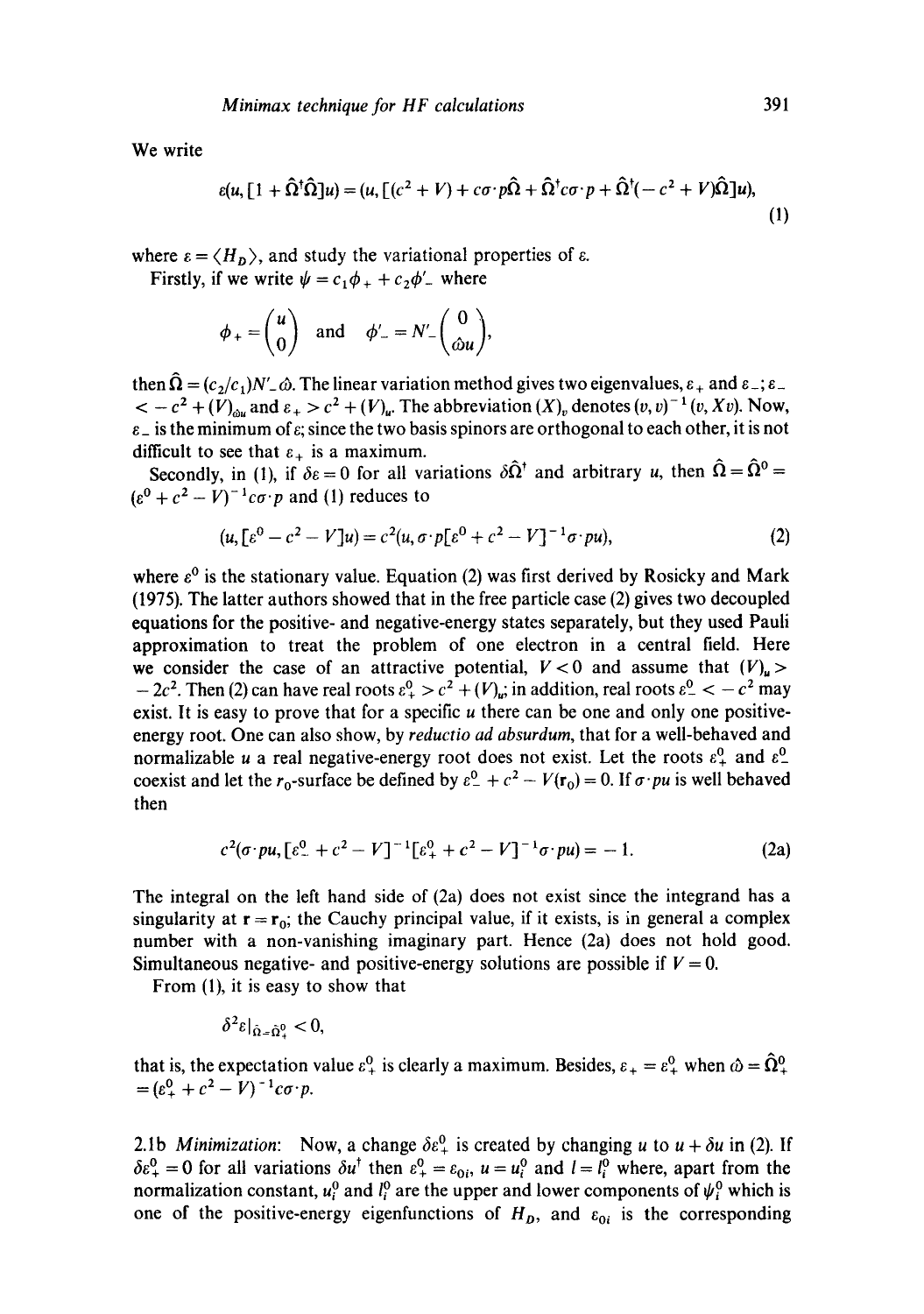eigenvalue. At this point

and

 $l_i^0 = c(\varepsilon_{0i} + c^2 - V)^{-1} \sigma \cdot pu_i^0$ 

$$
u_i^0 = c(\varepsilon_{0i} - c^2 - V)^{-1} \sigma \cdot pl_i^0.
$$

When  $\delta u^{\dagger}$  is not arbitrary, one usually obtains the upper component of an impure state. However, one can expand any u as a linear combination of the  $u_i^0$ 's assuming that the latter form a complete set of upper-component functions;  $[u_i^0]$ 's may not be orthogonal to each other, but  $\psi_i^0$ 's form an orthonormal set]. However, the corresponding linear combination of the  $l_i^0$ 's does not give the exact *l*. Still, from (2), one can show that

$$
\delta_u \delta_{u^{\dagger}} \varepsilon_+^0 [u] |_{u=u_0^0} > 0
$$

where  $u_0^0$  is the upper component of the ground state. This inequality depends upon the observation that  $\varepsilon_+^0$  [ $\delta u$ ] >  $\varepsilon_0$  where  $\varepsilon_0$  is the ground state energy. Thus we have the variational principle

$$
\min_{u} \varepsilon_{+}^{0}[u] \geq \varepsilon_{0}, \quad \text{(all variations } \delta\hat{\Omega})
$$

and in particular, the minimax theorem

$$
\min_{\mathbf{u}} \max_{\hat{\Omega}} \langle H_{\mathbf{D}} \rangle \ge \varepsilon_0, \quad \text{(all variations } \delta \hat{\Omega}). \tag{3}
$$

If the trial spinor

$$
\psi_t = N_t \binom{u}{\Lambda \sigma \cdot pu}
$$

is chosen, variation of  $\langle H_{p} \rangle$  with respect to  $\Lambda$  is equivalent to a linear variation involving the basis spinors  $\phi_+$  and  $\phi_-$ . Therefore, one obtains two stationary points-a minimum ( $\varepsilon$ ) and a maximum ( $\varepsilon$ ). The optimized parameter (corresponding to  $\varepsilon$ ) is given by

$$
\Lambda^0 = c \big[ \varepsilon_+ + c^2 - \overline{V} \big]^{-1},
$$

where

$$
V=(V)_{\sigma\cdot\mu\nu}
$$

and

$$
\varepsilon_{+} = c^{2} + (p^{2})_{\omega}/2 + (V)_{\omega}
$$
  
+ 
$$
[(p^{2})_{\omega}/4c^{2}] [\bar{V} - (V)_{\omega} - (p^{2})_{\omega}/2] + O(c^{-4}).
$$

We find that  $\varepsilon_+ [u]$  does not differ from  $\varepsilon_+^0 [u]$  up to order  $c^{-2}$ , but it can be in error by an amount of order  $c^{-4}$ . We write, to order  $c^{-2}$ ,

$$
\max_{\Lambda} \langle H_{D} \rangle \geqslant \varepsilon_{0}.
$$

If  $\varepsilon_+ [u]$  is minimized by varying u, then, to order  $c^{-2}$ ,

$$
\min_{u} \max_{\Lambda} \langle H_{D} \rangle \geqslant \varepsilon_{0}.\tag{4}
$$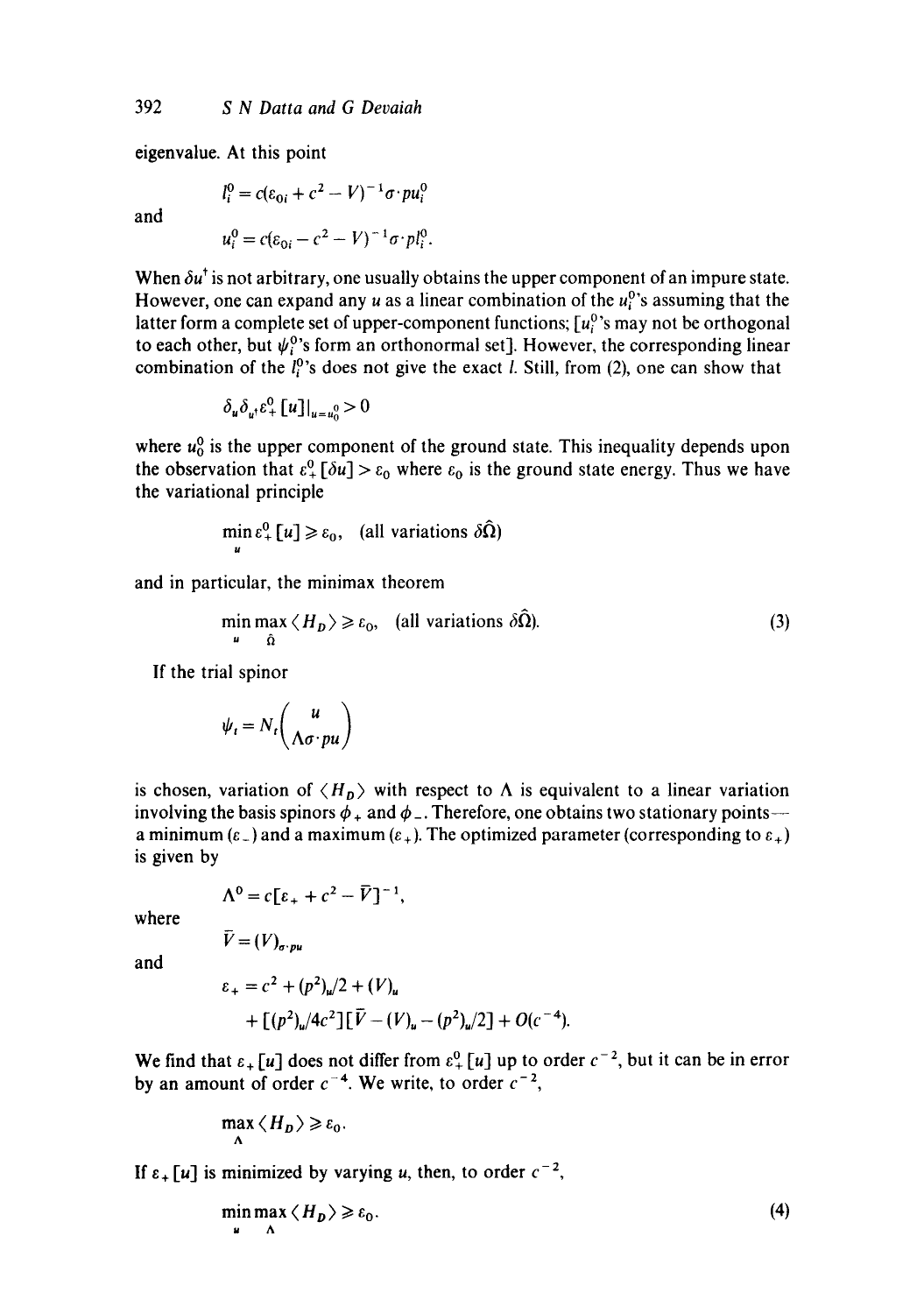The minimax technique creates an upper bound which can be in error by an amount of order  $c^{-4}$ .

For more than one upper component function, the minimax technique can be practised by writing the trial positive-energy spinors in the coherent form and preserving the mutual orthogonality of these spinors. The coherent linear variation may be viewed as the first step of the (random) linear variation using the "kinetically balanced" basis set. In the second step the (positive-energy) coherent spinors (eigenvectors from the first step) are mixed with the corresponding negative-energy vectors. The final positive-energy eigenvectors differ from the coherent solutions by coefficients of order  $c^{-2}$ ; the final eigenvalues can differ from the eigenvalues of the first step by amounts of order  $c^{-4}$  which is anyway the order of error of the same values for a given set of upper component basis functions.

### 2.2 *The Dirac-Hartree-Fock theory*

Although the Dirac-Coloumb Hamiltonian

$$
H_{DC} = \sum_{k=1}^{N} H_D(k) + \sum_{k < k'} U(k, k')
$$

has no normalizable eigenfunctions corresponding to bound states, it has been shown that the numerical HF calculation using the Hamiltonian  $H_{DC}$  is equivalent to the HF calculations using the more correct projected Hamiltonians which can be derived within the framework of quantum electrodynamics (Sucher 1980; 1985; Mittleman 1981). Further, excellent numerical results have been obtained by using a projected Hamiltonian (Hess 1986). These observations indicate that the DHF theory can be formulated in an unambiguous way. In fact it has been suggested that a finite basis computation using kinetic balance may not suffer from catastrophic variational collapse (Mark and Schwarz 1982; Schwarz and Wallmeier 1982: Schwarz and Wechsel-Trakowski 1982). Here we give a formulation of the closed-shell DHF theory in steps representing a minimax procedure.

We use the set of orthonormal spinors:

$$
\left\{\psi_i = N_i \binom{u_i}{\hat{\Omega}_i u_i}, i = 1, \dots, N\right\}.
$$

The average value calculated with the corresponding Slater determinant is:

$$
\langle H_{\rm DC} \rangle = \sum_{i=1}^{N} H_{D_{i}} + (1/2) \sum_{i,j}^{N} (J_{ij} - K_{ij})
$$

where  $J_{ij}$  and  $K_{ij}$  are the direct and exchange integrals respectively. At first, we consider variation of  $\langle H_{DC} \rangle$  with respect to the  $\hat{\Omega}_i$ 's. If  $\delta \langle H_{DC} \rangle = 0$  for all variations  $\delta \hat{\Omega}_i^{\dagger}$  subject to the constraint that the orbitals remain orthonormal, then

$$
h^{i}(\hat{\Omega}_{i}u_{i}) + c\sigma \cdot pu_{i} = c^{2} \sum_{j=1}^{N} \gamma_{ij}(\hat{\Omega}_{j}u_{j})
$$
\n
$$
(5)
$$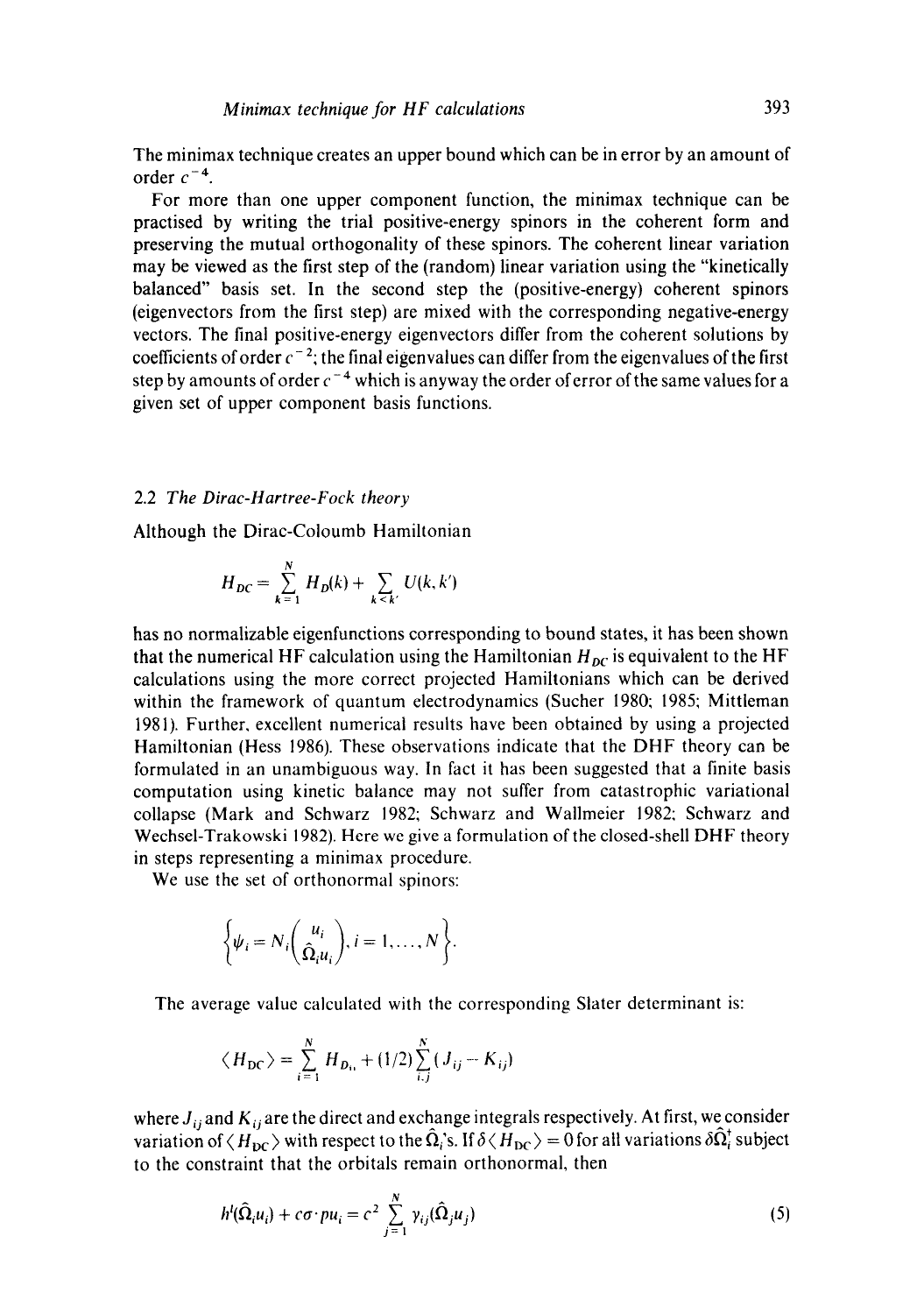for  $i = 1, ..., N$ . In (5),

$$
h^{i} = -c^{2} + V + \sum_{j=1}^{N} (\hat{J}_{j} - \hat{K}_{j}).
$$

and  $\gamma_{ij}$ 's are Lagrange's undetermined multipliers. The operators  $\hat{J}_j$  and  $\hat{K}_j$  are defined by

$$
\hat{J}_j(1) = N_j^2(u_j(2), [U(1, 2) + \hat{\Omega}_j^*(2)U(1, 2)\hat{\Omega}_j(2)]u_j(2)),
$$
  
\n
$$
\hat{K}_j(1)u_i(1) = N_j^2(u_j(2), [U(1, 2) + \hat{\Omega}_j^*(2)U(1, 2)\hat{\Omega}_i(2)]u_i(2))u_j(1),
$$
  
\n
$$
\hat{K}_j(1)\hat{\Omega}_i(1)u_i(1) = N_j^2(u_j(2), [U(1, 2) + \hat{\Omega}_j^*(2)U(1, 2)\hat{\Omega}_i(2)]u_i(2))\hat{\Omega}_j(1)u_j(1).
$$

and

We consider a unitary transformation of the orbitals such that for the transformed operator  $h^i$  the transformed matrix  $\gamma$  is diagonal with elements  $\gamma_{ii} = c^{-2} \varepsilon_i$  for  $i =$  $1, 2, \ldots, N$ . Then,

$$
h^{l}(\Omega_{i}^{0}u_{i})+c\sigma\cdot pu_{i}=\varepsilon_{i}(\Omega_{i}^{0}u_{i}) \quad (i=1,2,\ldots,N),
$$
\n(6)

where  $\hat{\Omega}_{i}^{0}$  has been written in lieu of the operator  $\hat{\Omega}_{i}$ , and  $u_{i}$  is the upper component of the ith transformed orbital. Equation (6) is the HF equation in terms of the lower components, and has the solution

$$
\widehat{\Omega}_i^0 = c(\varepsilon_i - h^i)^{-1} \sigma \cdot p
$$

for  $i = 1, 2, ..., N$ . The operator  $\hat{\Omega}_{i}^{0}$  is the HF equivalent of the ideal one-electron operator  $\hat{\Omega}^0$  and gives a kinetically balanced orbital. The apparent pseudoeigenvalue *ei[u]* has to be determined from the equation

$$
c^{(n)}(n_i, [\varepsilon_i - h']^{-1} n_i) = (u_i, [\varepsilon_i - h'']u_i) \quad (i = 1, 2, ..., N),
$$
\n(7)

where  $\eta_i = \sigma \cdot p u_i$  and  $h'' = c^2 + V + \sum_{i=1}^{N} (J_i - K_i)$ . The operators  $J_i$  and  $K_i$  are now defined in terms of the transformed spinors. The stationary value of  $\langle H_{DC} \rangle$  is a functional of the upper components, written as  $E[{u}]$ . Again, we assume that  $(V)_{u_i}$  $-2c^2$  for every i. Also,  $(h^u)_{u_i} > c^2 + (V)_{u_i}$ . Hence for well-behaved and normalizable  $u_i$ 's,  $\varepsilon_i > (h^u)_{u_i}$ . Considering that

$$
\left(V+\sum_{j\neq i}\left\{\widehat{J}_j-\widehat{K}_j\right\}\right)_{(\delta\Omega_i)u_i}<0
$$

we find:

$$
\delta_{\hat{\Omega}_i} \delta_{\hat{\Omega}_i^{\dagger}} \langle H_{\rm DC} \rangle |_{\hat{\Omega}_i = \hat{\Omega}_i^0} < 0
$$

for every i. Therefore, for a fixed set of upper component functions the stationary point  $E[\{u\}]$  is a local maximum, and we write

$$
\max_{\{\hat{\Omega}\}} \langle H_{\text{DC}} \rangle = E[\{u\}], \text{ (all variations } \delta \hat{\Omega}_i, i = 1, \dots, N).
$$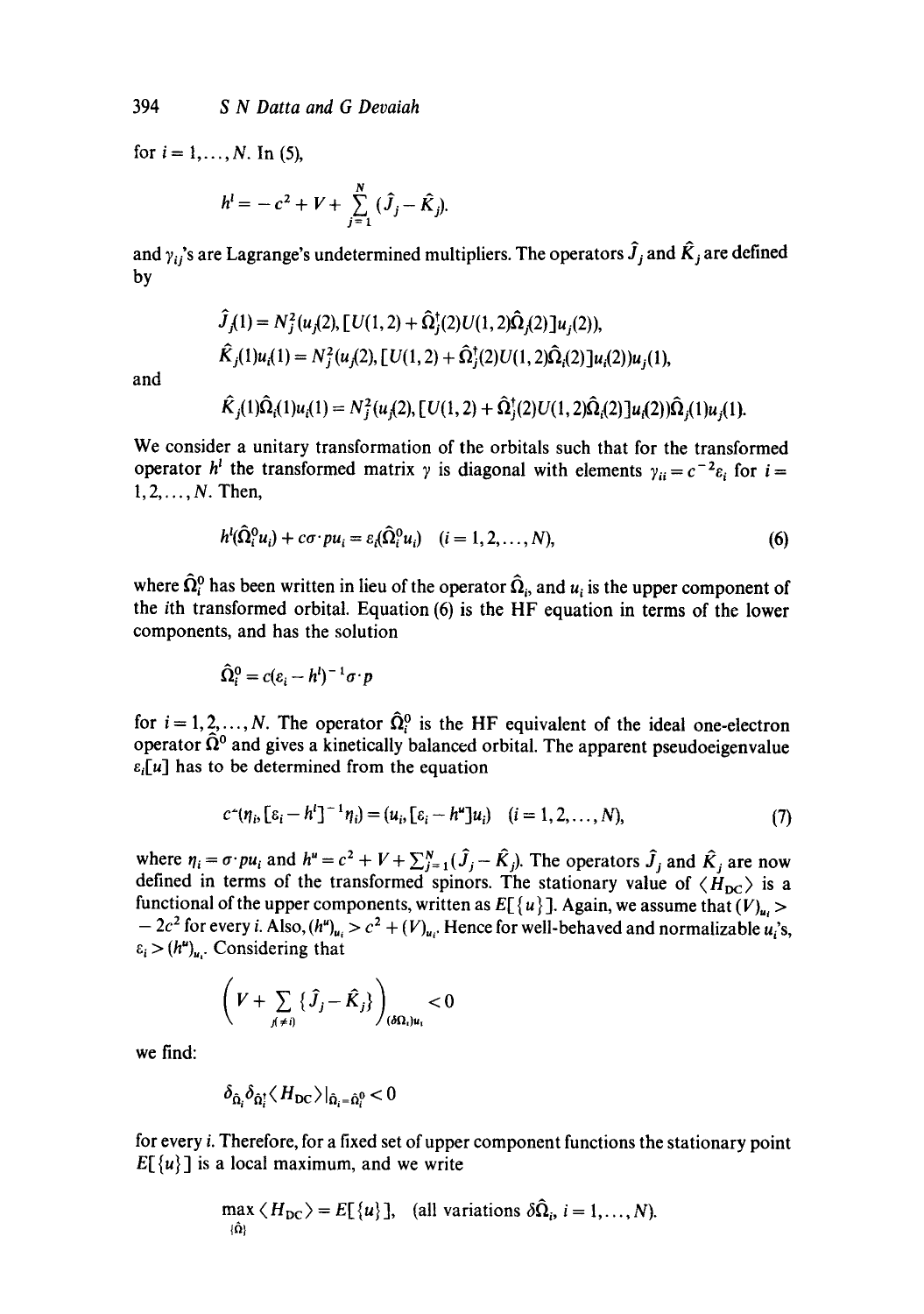In the second step, one works with the set of orbitals

$$
\left\{\psi_i = N_i \binom{u_i}{\Omega_i^0 u_i}, i = 1, \dots, N\right\}
$$

and extremizes  $\langle H_{DC} \rangle$  (that is, E) by varying the upper component functions subject to the constraint that the orbitals remain orthonormal. If  $\delta E = 0$  for all variations  $\delta u_i^{\dagger}$ , then, using kinetic balance,

$$
h^{u}u_{i}^{0} + c\sigma \cdot p(\hat{\Omega}_{i}^{0}u_{i}^{0}) = \varepsilon_{i}^{0}u_{i}^{0} \quad \text{(for } i = 1, 2, ..., N), \tag{8a}
$$

where  $\hat{\Omega}_{i}^{0} = (\varepsilon_{i}^{0} - h^{i})^{-1} c \sigma \cdot p$  and  $u_{i}^{0}$  is the optimal trial upper component function. Of course, (8a) can be directly obtained from (7) when  $\delta \varepsilon_i = 0$  for all variations  $\delta u_i^{\dagger}$ ,  $i = 1, ..., N$ . Now, (6) is rewritten as

$$
c\sigma \cdot pu_i^0 + h^l(\hat{\Omega}_i^0 u_i^0) = \varepsilon_i^0(\hat{\Omega}_i^0 u_i^0) \quad (i = 1, 2, \dots, N). \tag{8b}
$$

Equations (8a) and (8b) together represent the complete Dirac-Hartree-Fock equation for a closed-shell system. The Fock operator

$$
F = H_D + \sum_j \begin{pmatrix} \hat{J}_j - \hat{K}_j & 0 \\ 0 & \hat{J}_j - \hat{K}_j \end{pmatrix}
$$

has the pseudoeigenvalues  $\varepsilon_i^0$  corresponding to the eigenfunctions

$$
\psi_i^0 = N_i^0 \begin{pmatrix} u_i^0 \\ \Omega_i^0 u_i^0 \end{pmatrix}.
$$

The optimized energy is written as  $E_{\text{DHF}}$  (the Dirac-Hartree-Fock value). By making E stationary for all variations of  $u_i$ ,  $i = 1, ..., N$ , we have really made E stationary with respect to all variations in the *kinetically balanced Slater determinant*  $\Phi$ . This does not tell us whether  $E$  is maximized or minimized by varying  $\Phi$ . Normally, however, the stationary point will be a minimum:

$$
\min_{\Phi} E[\{u\}] = E_{\text{DHF}} \quad \text{(all variations } \delta \Phi\text{)}.
$$

But  $E_{\text{DHF}} > E_0$  where  $E_0$  is the correct ground state energy (minimum of the expectation value of the configuration-space Hamiltonian which was derived by Mittleman (1981)). Therefore,

$$
\min_{\Phi} \max_{\{\hat{\Omega}\}} \langle H_{DC} \rangle = E_{DHF} > E_0 \quad \text{(all variations } \delta \hat{\Omega}_i, i = 1, ..., N) \tag{9}
$$

which is the relevant minimax theorem.

The preceding analysis reveals the two-step nature of the DHF method. We now discuss the implication of using the trial operators  $\hat{\Omega}_{i}$ 's. It is easily seen that (for the same set of upper component functions) orbital energies and the one- and two-electron integrals calculated with  $\Lambda_i^0$ 's do not differ, up to order  $c^{-2}$ , from the corresponding quantities obtained from the use of  $\hat{\Omega}_{i}^{0}$ 's. Therefore, the maximum value (E) will be correct through order  $c^{-2}$ . This conclusion compares well with that drawn by Stanton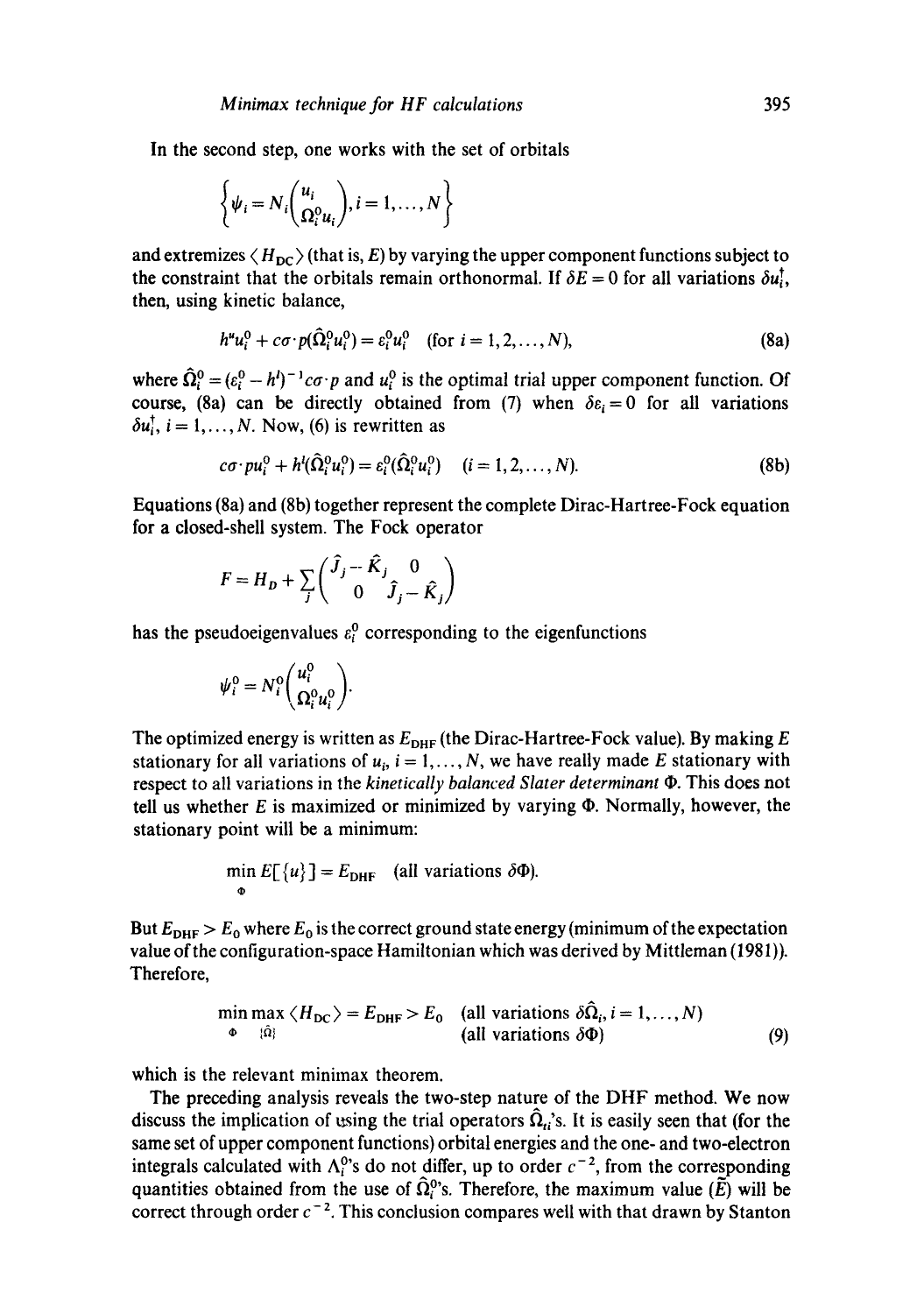and Havriliak (1984) on the HF calculation using a "kinetically balanced" basis set. We write:

$$
\max_{\{\Lambda\}} \langle H_{\rm DC} \rangle = \tilde{E}[\{u\}]. \tag{10}
$$

The Slater determinant corresponding to the maximum point is written as  $\tilde{\Phi}$ . If  $\delta \tilde{E} = 0$ for all variations  $\delta u_i^{\dagger}$ ,  $i = 1, ..., N$ , then

$$
\min_{\tilde{\Phi}} \max_{\{\Lambda\}} \langle H_{\text{DC}} \rangle = E_{\text{AHF}},\tag{11}
$$

where  $(E_{AHF} - E_{DHF})$  is at most of order  $c^{-4}$ .

# **3. The relativistic virial theorem**

The non-relativistic HF treatment yields the virial theorem when the expectation value of the Hamiltonian is extremized through variation with respect to a scale factor. For example, the Eckart-Kellner function for the He atom  $(Z = 2)$  gives the virial relationship if  $\partial \langle H \rangle / \partial \zeta = 0$  where  $\zeta$  is the exponent of the 1s orbital. The optimum value of  $\zeta$  is ( $Z - 5/16$ ). In the relativistic case, scaling of an orbital involves the scaling of not only the upper component but also the lower one. Therefore, within the oneelectron approximation, the relativistic virial theorem may not be obtained from arguments based on the scaling of the upper component functions only.

Rosicky and Mark (1975) presented the derivation of the relativistic virial theorem for' one electron. Later, we have investigated conditions for the validity of the generalized relativistic virial theorem for the electron in a central field (Datta 1984). Here, we show that the derivation of the virial theorem (the hypervirial theorem in the molecular case) within the framework of the DHF theory requires that  $\langle H_{DC} \rangle$  is also stationary for variation of the scale factor in  $\hat{\Omega}_i$ ,  $i = 1, \ldots, N$ . Thus the derivation of the relativistic virial theorem for electrons can serve as an example of the minimax technique.

A scaling  $u_i(\mathbf{r}) \rightarrow \lambda^{3/2}u_i(\lambda \mathbf{r})$  is performed for all i and as suggested by Fock (1978) we require that

$$
\partial \langle H_{\rm DC} \rangle_{\langle u(\lambda) \rangle}/\partial \lambda = 0
$$

at  $\lambda = 1$ . This gives

$$
\langle T \rangle + \langle V_T \rangle + \sum_{n}^{\text{nuclci}} R_n \cdot \langle \nabla_n V_T \rangle + \sum_{i} \langle \psi_i | \psi_i \rangle^{-1}
$$
  

$$
\langle u_i, \left[ \left\{ \partial \hat{\Omega}_i^{\dagger} (1/\lambda)/\partial \lambda \right\}_{\lambda=1}^3 \right\} \langle \sigma \cdot p - (F_{ii} - h^i) \hat{\Omega}_i \rangle + \text{h.c.} \left] u_i \right) = 0 \tag{12}
$$

where

$$
T = c \sum_{k=1}^{N} \alpha_k \cdot p_k,
$$
  

$$
V_T = \sum_{k=1}^{N} V(k) + \sum_{k \le k'}^{N} U(k, k') + V_{nn}(\lbrace R \rbrace)
$$

and  $F_{ii}$  is the diagonal element of the Fock matrix. The third term on the left hand side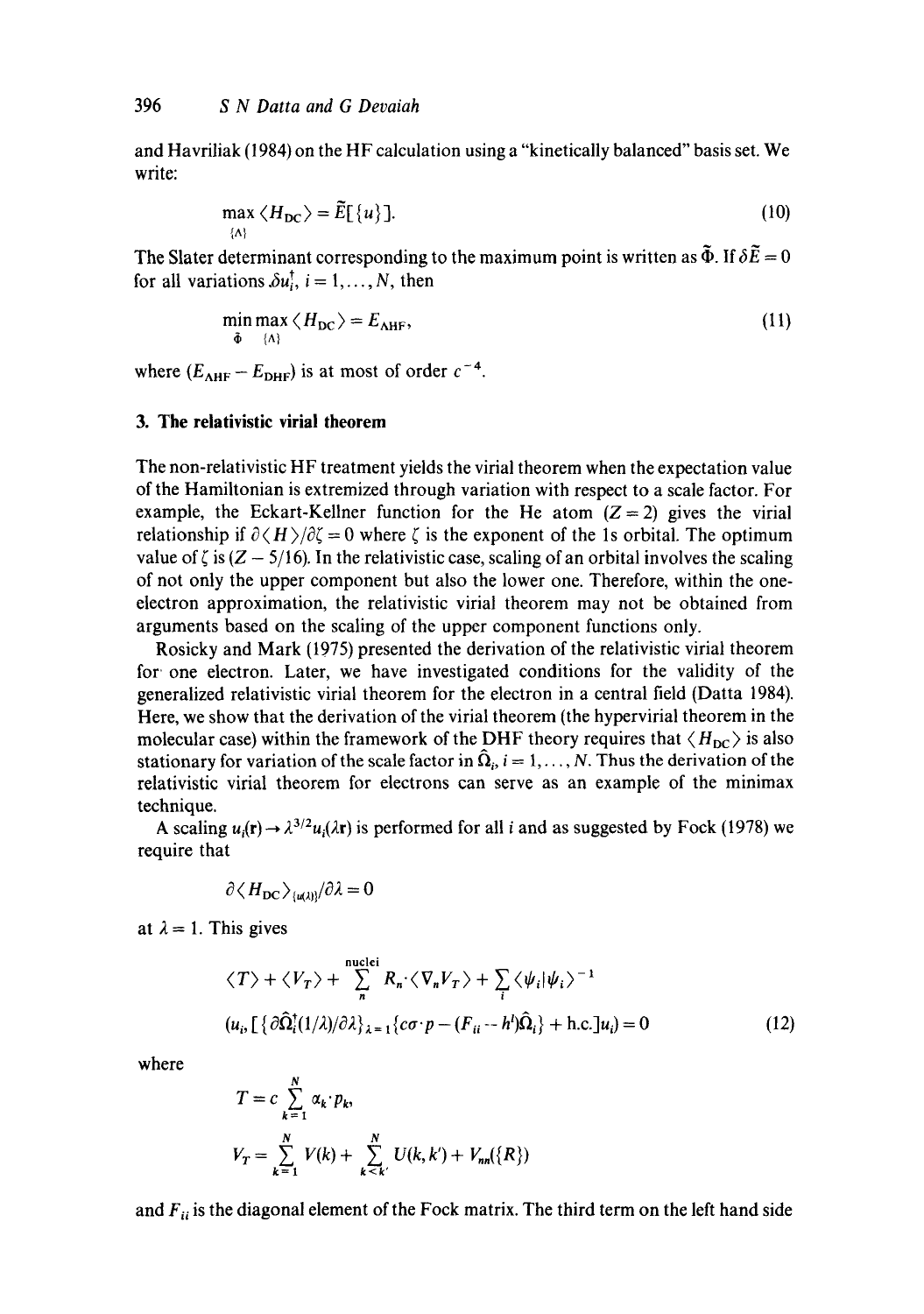of (12) is absent for an atomic system and appears for a molecular system when the latter is treated within Born-Oppenheimer approximation;  $\{R\}$  represents the set of nuclear coordinates and  $V_{nn}(\lbrace R \rbrace)$  is the potential energy of internuclear repulsion. From the form of  $(12)$  it is obvious that the relativistic (molecular) hypervirial theorem

$$
\langle T \rangle + \langle V_T \rangle + \sum_n R_n \langle \nabla_n V_T \rangle = 0 \tag{13}
$$

is obtained if  $\hat{\Omega}_i = \hat{\Omega}_i^0$  for every i,  $i = 1, 2, ..., N$ . For a specific form of the  $\hat{\Omega}_i$ 's, the fourth term in the left hand side of (12) vanishes if  $\delta_{\hat{\Omega}^{\dagger}} \langle H_{DC} \rangle = 0$ ,  $i = 1, ..., N$ , while the variation  $\delta\hat{\Omega}_{i}^{\dagger}$  is represented by the change  $-\delta\lambda[\partial\hat{\Omega}_{i}^{\dagger}(1/\lambda)/\partial\lambda]_{\lambda=1}$ . Thus the variation of  $\langle H_{\text{DC}} \rangle_{\text{L}(d\lambda)}$  with respect to the scale factor  $\lambda$  need not necessarily give (13). However, if

$$
[\partial \langle H_{\rm DC} \rangle_{\hat{\Omega}_{i}(1/\lambda)} / \partial \lambda]_{\lambda=1} = 0 \quad \text{for } i = 1, \ldots, N,
$$

then the condition

$$
[\partial \langle H_{\rm DC} \rangle_{\langle u_i(\lambda) \rangle}/\partial \lambda]_{\lambda=1} = 0
$$

is sufficient for the validity of (13).

If  $\delta \langle H_{DC} \rangle = 0$  for all variations  $\delta \hat{\Omega}_{i}^{t}$ ,  $i = 1, ..., N$ , then  $\hat{\Omega}_{i} = \hat{\Omega}_{i}^{0}$  for every i and (12) reduces to (13). If  $\hat{\Omega}_i = \hat{\Omega}_{ti} = \Lambda_i \sigma \cdot p$  then (13) will be obtained [from (12)] if  $\langle H_{DC} \rangle$  is stationary for variation of the  $\Lambda_i$ 's. Actually, one can directly derive (13) from variation of  $\langle H_{DC} \rangle_{(u(\lambda))}$  with respect to  $\lambda$ . The trick is to assume that  $\Lambda_i = \lambda^{-1}\Lambda_{0i}$  where  $\Lambda_{0i}$  is independent of  $\lambda$  such that  $\partial \Omega_{\text{rf}}(1/\lambda)/\partial \lambda = 0$ . However, the optimal trial function is not obtained unless  $\langle H_{DC} \rangle$  is extremised by varying the  $\Lambda_{0i}$ 's.

The above discussion can be easily exemplified. We use the 1s STO (with exponent  $\zeta$ ) and form the upper component function of the  $1s_{+1/2}$  spinors of a two-electron atom (nuclear charge  $= Z|e|$ ).

Case (i).  $\hat{\Omega}_{1s} = \Lambda \sigma \cdot p$ .

In this case the variation of  $\langle H_{DC} \rangle$  with respect to  $\Lambda$  gives the maximum:

$$
\widetilde{E} = 2c^2(1 + c^{-2}\zeta^2)^{1/2} - 2(Z - 5/16)\zeta,
$$

and the optimized parameter:

$$
\Lambda^{0} = -c\zeta^{-2} + c\zeta^{-2}(1 + c^{-2}\zeta^{2})^{1/2}.
$$

**At** this point,

$$
\langle T \rangle + \langle V_T \rangle = 2\zeta^2(1 + c^{-2}\zeta^2)^{-1/2} - 2(Z - 5/16)\zeta,
$$

which vanishes if

$$
\zeta=(Z-5/16)/\gamma,
$$

where

$$
\gamma = [1 - c^{-2}(Z - 5/16)^2]^{1/2}.
$$

In fact the virial theorem is obtained when  $\tilde{E}$  is minimized by varying  $\zeta$ :

$$
\min \tilde{E} = 2c^2\gamma.
$$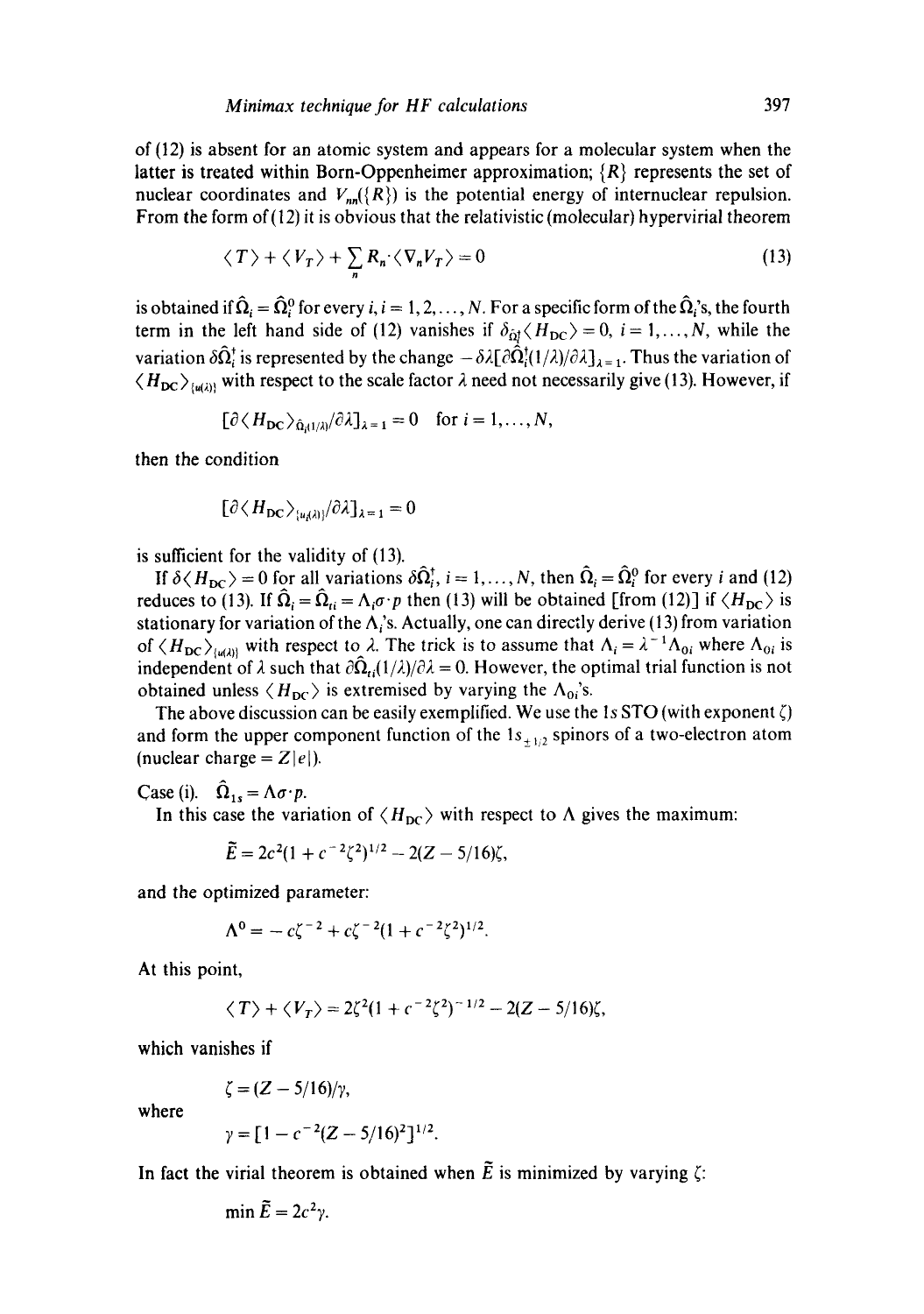However, the direct minimization of  $\langle H_{DC} \rangle$  by varying  $\zeta$  does not give  $\langle T \rangle + \langle V_T \rangle = 0$ unless  $\Lambda = \Lambda^0$ .

Case (ii).  $\hat{\Omega}_{1s} = \Lambda_0 \zeta^{-1} \sigma \cdot p$ .

This is essentially the previous choice, and yields the compact expression

$$
\langle H_{DC} \rangle = 2\{c^2\gamma_1 + \zeta(Z_{eff} - Z)\} + 5\zeta/8
$$

where

$$
\gamma_1 = (1 - \Lambda_0^2)/(1 + \Lambda_0^2)
$$

and

$$
Z_{\rm eff} = 2c\Lambda_0/(1+\Lambda_0^2).
$$

The virial theorem is obtained with  $Z_{\text{eff}} = Z - 5/16$  *irrespective of* the value of  $\zeta$ . Indeed, this result is obtained from  $\partial \langle H_{DC} \rangle / \partial \zeta = 0$ . However, a unique value of  $\zeta$  is not obtained unless  $\langle H_{\text{DC}} \rangle$  is stationary with respect to  $\Lambda_{0}$ :

$$
\partial \langle H_{\rm DC} \rangle / \partial \Lambda_0 = 0 \Rightarrow \Lambda_0 = \zeta \Lambda^0
$$

such that  $\zeta = Z_{\text{eff}}/\gamma$ .

If the Hellman-Feynman theorem holds, the hypervirial theorem reduces to

$$
\langle T \rangle + \langle V_T \rangle + \sum_n R_n \cdot \nabla_n E_{\text{tot}} = 0, \tag{14}
$$

which is the relativistic virial theorem in the molecular case.  $E_{\text{tot}}$  is the calculated total energy,  $\langle H_{DC} \rangle + V_{nn}$ . If the set of trial functions is invariant to rotation, translation and inversion of the electrons,  $E_{tot}$  can depend only on the bond lengths  $\Re$  and bond angles  $\theta$ . Finally, one can rewrite (14) as (Epstein 1974)

$$
\langle T \rangle + \langle V_T \rangle + \sum_{\mathcal{R}} \mathcal{R}(dE_{\text{tot}}/d\mathcal{R}) = 0.
$$

At the minimum point of the potential energy surface,

$$
\langle T \rangle + \langle V_T \rangle = 0
$$

and

$$
E_{\text{tot}} = c^2 \sum_{i=1}^{N} \langle \beta \rangle_{ii}
$$

The virial theorem is traditionally used for checking the quality of wavefunctions. From arguments based on quantum electrodynamics, Mittleman (1981) derived the configuration-space Hamiltonian

$$
H_M = \sum_{k=1}^{N} m_+(k)H_D(k)m_+(k)
$$
  
+ 
$$
\sum_{k=k'}^{N} m_+(k)m_+(k')U(k,k')m_+(k)m_+(k'),
$$

where  $m_+$  is the projection operator onto the subspace  $S_F$  spanned by the positiveenergy eigenfunctions of the Fock operator. The Mittleman Hamiltonian clearly describes the DHF calculation. But somehow one has to bring trial spinors inside the subspace  $S_F$  (Datta 1980), a task which is exactly performed when  $\langle H_{DC} \rangle$  is made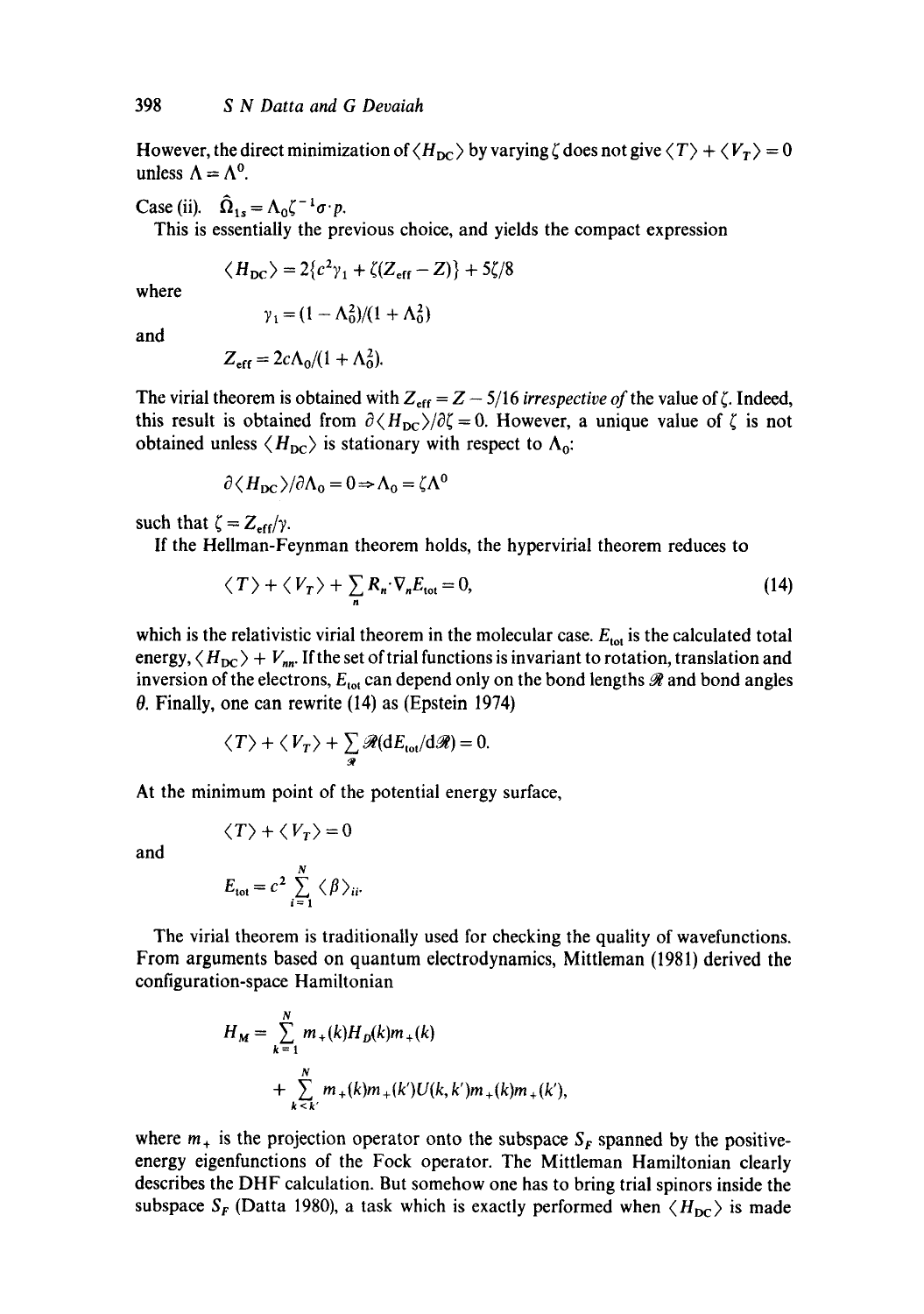stationary for variation of all occupied orbitals, that is, when  $\delta \langle H_{DC} \rangle = 0$  for all variations  $\delta\psi_i$ ,  $i = 1, ..., N$ , subject to the orthogonality constraint. However, if  $\langle H_{DC} \rangle$ is maximized by varying  $\hat{\Omega}_i$  for every *i*, then the relativistic orbitals are brought almost in  $S_F$ , that is, the portions lying outside  $S_F$  can be represented by coefficients (of linear expansion) which are at most of order  $c^{-2}$ . This inference supports Kim's suggestion (Kim 1967) that the virial theorem value may be used in finding the correct solution of the Dirac-Hartree-Fock-Roothaan treatment.

### **4. Results and discussion**

#### *4.1 Illustration of the minimax technique*

The minimax technique can be easily illustrated by the results of a single-zeta calculation on  $H_2^+$ . We have used the non-relativistic 1s STO's (with exponent  $\zeta$ ) to write the upper component function of the *lsa* molecular spinor as

$$
u = [2(i + S_{ab})]^{-1/2} {1s_a + 1s_b \choose 0},
$$
\n(16a)

where  $S_{ab}$  is the overlap integral,  $\int d^3r \, \mathbf{1}_{S_a}(\mathbf{r}) \, \mathbf{1}_{S_b}(\mathbf{r})$ . We choose

$$
\hat{\Omega} = \Lambda \sigma \cdot p \equiv \zeta^{-1} \Lambda_0 \sigma \cdot p \tag{16b}
$$

where

$$
\Lambda_0 = \left[ (1 - \gamma)/(1 + \gamma) \right]^{1/2}
$$

$$
\gamma = (1 - c^{-2} \kappa^{-2} Z^2)^{1/2}.
$$

and

With this spinor, the previously obtained atomic results (Datta 1984) are reproduced in the united atom and the separated atom limits.

The electronic energy of  $H_2^+$  is calculated using the trial spinor. Partial variation of  $\langle H_n \rangle$  with respect to  $\kappa$  leads to the maximum value  $\varepsilon_+$ . As shown in figure 1, the trial state for each  $\zeta$  collapses on both sides of the stationary point and variation of  $\varepsilon_+(\zeta)$ with respect to  $\zeta$  leads to a saddle point. For  $R = 2.0$  a.u. the saddle point corresponds to  $\zeta = 1.23873$ ,  $\kappa = 0.80731$  and  $\varepsilon_s = -1.08651435$  a.u. The difference between  $\varepsilon_s$  and the (nonrelativistic) LCAO energy  $(\varepsilon_{\text{nrel}})$  equals  $-0.835 \times 10^{-5}$  a.u. The accurate relativistic correction is  $-0.736 \times 10^{-5}$  a.u. (Laaksonen and Grant 1984; Mark and Schwarz 1982). This shows that a minimal basis calculation may not be sufficient for computing relativistic corrections in the molecular case. To see the advantage of the minimax technique using  $\hat{\Omega}_t$  over the direct minimization of energy while the fixed operator  $\hat{\Omega}_a$  is in use, we note that

$$
\varepsilon_{+} - \varepsilon_{+}^{0} = -(1/8)c^{-4}(u, u)^{-1}(\sigma \cdot pu, \{V - \bar{V}\}^{2}\sigma \cdot pu) + O(c^{-6}).
$$

Since  $\varepsilon_+$  is the maximum obtained from variation of  $\langle H_{\nu} \rangle$  with respect to  $\Lambda, \Lambda^0$  gives the closest approximation to the kinetically balanced spinor. The bounds obtainable from  $\Lambda = \Lambda^0$  and  $\Lambda = (2c)^{-1}$  differ from each other by an amount that increases very rapidly as Z increases. The trial ls upper component function leads to the correct ground state energy of a one-electron atom when  $\Lambda = \Lambda^0$ , whereas for  $\Lambda = (2c)^{-1}$  the "bound" ( $\varepsilon_a$ ) is in error by the amount $-(1/32)c^{-4}Z^6 + \cdots$ . For  $Z = 68$ , this error is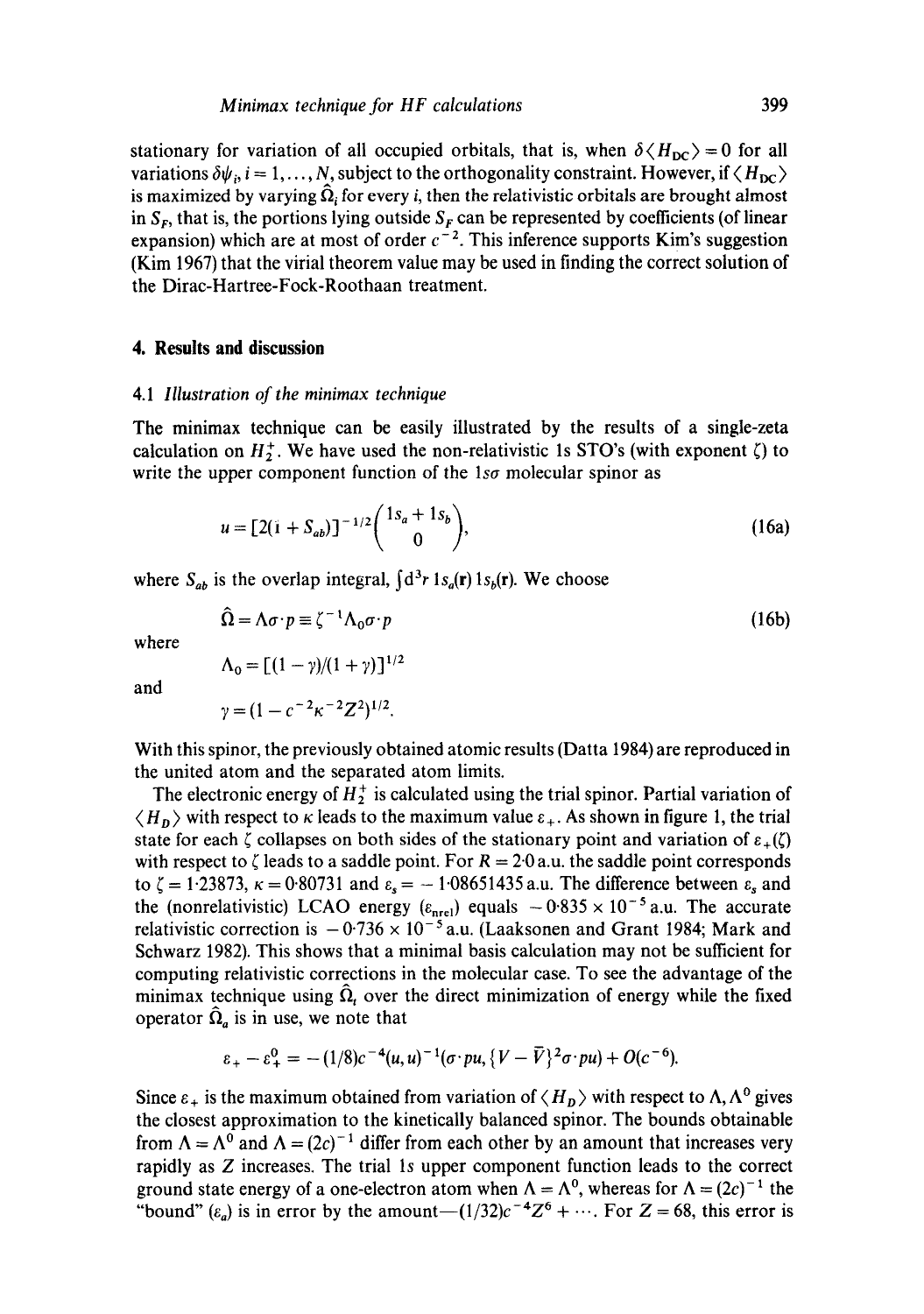

Figure 1. Energy of the *lso* spinor versus  $\kappa$ : the  $H_2^+$  molecule ion at  $R = 2.0$  a.u.;  $\zeta = (a)$ 1.2410, (b) 1"2405, (e) 1.2400, (d) 1.2395, (e) 1.2390, (f) 1.2385, (g) 1.2380, (h) 1.2375, (i) 1-2370, (J) 1-2365.

about  $6\%$  of the relativistic correction to the 1s orbital energy. In order to reduce the error, one must selectively mix other basis functions and discard the spurious solutions. Thus for systems which are considerably relativistic, the use of  $\Lambda^0$  will give better economy of basis functions. The same argument holds for the molecular spinors. A test calculation of the 1so orbital energy of the (hypothetical) molecular ion  $K_2^{+37}$  at  $R = 2.0$  a.u. yields  $\varepsilon_s - \varepsilon_a = 0.004335$  a.u. (figure 2).

To see the immediate effect of the minimax technique on the orbital energies and total energy obtainable from a minimal basis calculation on a many-electron molecule, we choose the STO-3G basis and  $\hat{\Omega} = \Lambda \sigma \cdot p$  for the relativistic 1so orbitals of the H<sub>2</sub> molecule. A scale parameter  $\lambda^2$  is included in the exponents of the gaussian primitives such that the effective exponent  $(\zeta)$  of the STO can be treated as a variational parameter. We have maximized  $\langle H_{DC} \rangle$  by varying  $\Lambda$  while  $\lambda$  is kept fixed, and minimized the maximum value  $E(\lambda)$  by varying the scale factor ( $\lambda$ ). The optimized parameter  $\Lambda_{1ss}$  for  $H_2$  is slightly greater than that for  $H_2^+$  at the same bond length (1.4 a.u.). Even though we have used only two parameters ( $\Lambda$  and  $\lambda$ ) the difference ( $E_{rel} - E_{nrel}$ ) turns out to be rather good; the calculated value accounts for 90% of the accurate value (table 1). However,  $(\varepsilon_{rel} - \varepsilon_{nrel})$  sharply differs from the corresponding quantity computed by the numerical integration technique (Laaksonen and Grant 1984). This difficulty is traced to the lack of the correct  $r \rightarrow 0$  behaviour of the basis spinors chosen by us. One can always improve the energy values ( $\varepsilon$  and  $E$ ) by using a larger basis; however, the difference  $(\varepsilon_{rel} - \varepsilon_{ner})$  may not improve, and can actually worsen, unless enlarging the basis improves the quality of the molecular spinor near the nuclei (table 1).

### 4.2 *The coherent linear variation*

Here we have chosen the He atom as the numerical test case. If total energy is calculated with the basis spinors  $1s_{1/2}$  and  $1s_{-1/2}$  which are built of the 1s STO and  $\hat{\Omega}_r$ , the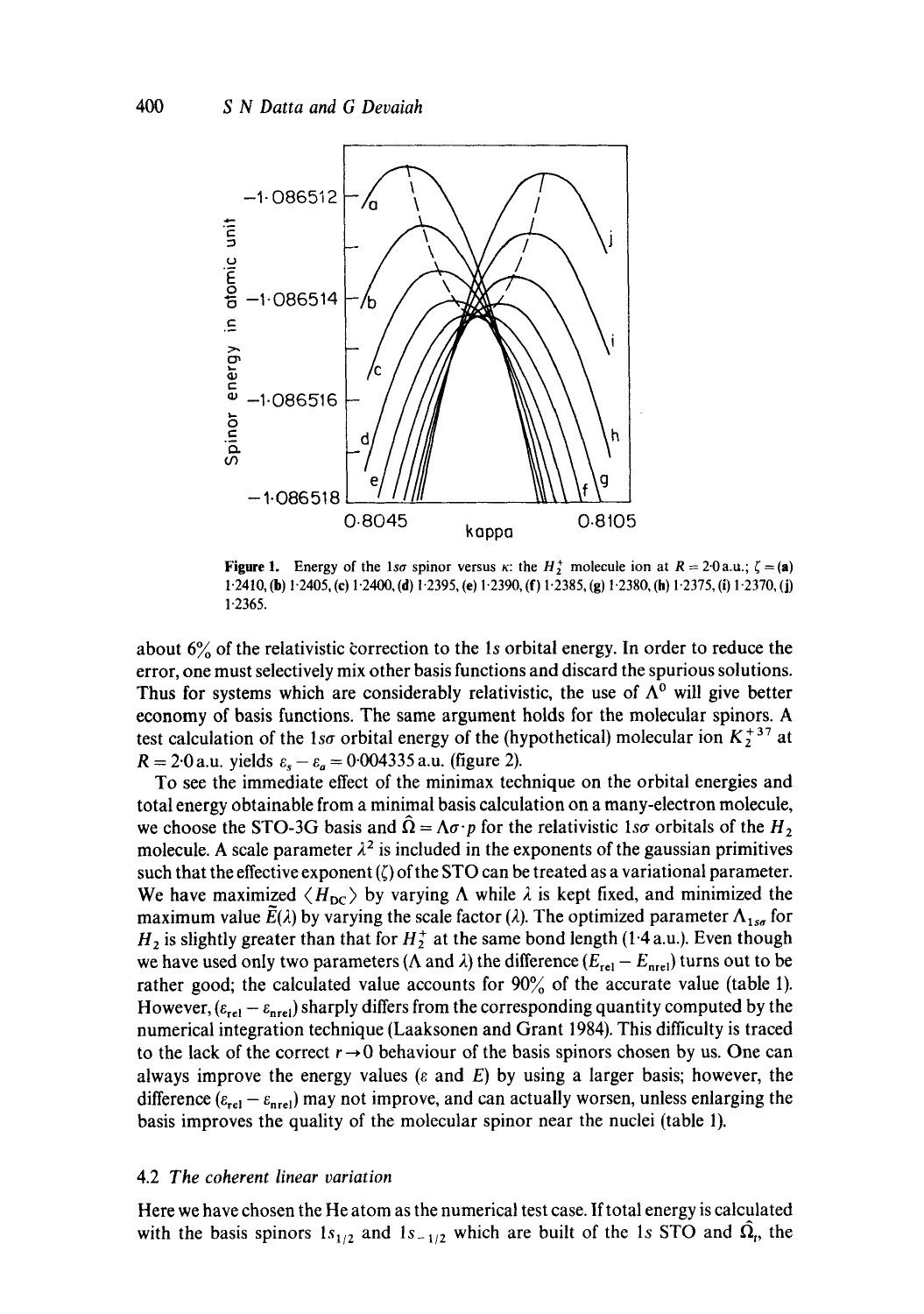

Figure 2. Energy of the 1so spinor versus  $(cA)^{-1}$ :  $Z = 19$  and  $R = 2.0$ a.u. Values of the exponent are indicated. Optimum values:  $\zeta = 19.1853$  and  $c\Lambda = 0.497574$ .

| Property       | Method           | Value<br>relativistic | Value<br>non-relativistic | Difference             |
|----------------|------------------|-----------------------|---------------------------|------------------------|
| Total energy   |                  |                       |                           |                        |
| (a.u.)         | (a) Present work | $-1.119206$           | $-1.119193$               | $-1.3 \times 10^{-5}$  |
|                | $(b)$ DHFR       | $-1.129791$           | $-1.129777$               | $-1.3 \times 10^{-5}$  |
|                | (c) Numerical    | $-1.133644$           | $-1.133630$               | $-1.44 \times 10^{-5}$ |
| Orbital energy |                  |                       |                           |                        |
| (a.u.)         | (a) Present work | $-0.590271$           | $-0.590284$               | $+1.3 \times 10^{-5}$  |
|                | (b) DHFR         | $-0.59418$            | $-0.59458$                |                        |
|                | (c) Numerical    | $-0.594662$           | $-0.594658$               | $-0.4 \times 10^{-5}$  |

**Table 1.** Dirac-Hartree-Fock results for the ground state of  $H_2$  at  $R = 1.4$ a.u.

(a) This work (minimal basis calculations using the STO-3G basis set):  $\zeta$  (non-relativistic) = 1.19015;  $\zeta$  (relativistic) = 1.19034 and 2c $\Lambda$  = 0.99999.

(b) Dirac-Hartree-Fock-Roothaan calculation by Matsuoka *et al* (1980).

(c) Laaksonen and Grant (1984).

minimax technique yields the optimum parameters  $\Lambda^0 = 0.499981c^{-1}$  and  $\zeta = 1.68763$ (see § 3). For the non-relativistic calculation, the optimum value of  $\zeta$  is 1.6875. The calculated value,  $(E_{rel} - E_{rel}) = -10.8 \times 10^{-5}$  a.u., is in qualitative agreement with the DHF value,  $-12.5 \times 10^{-5}$  a.u. Again, the lack of the appropriate boundary condition (for  $r \rightarrow 0$ ) gives a totally wrong estimate of ( $\varepsilon_{rel} - \varepsilon_{nrel}$ ): calculated value is  $-1.4 \times 10^{-5}$  a.u. whereas the DHF value is  $-3.4 \times 10^{-5}$  a.u.

The effect of increasing the basis size is investigated with  $\zeta = 2.0$ . The upper component basis functions are built up from the 1s, 2s, 3s and 4s STO's. We keep  $\Lambda$  fixed at the optimum value for the 1s basis function  $(cA_{1s} = 0.4999734)$  and minimize  $\langle H_{DC} \rangle$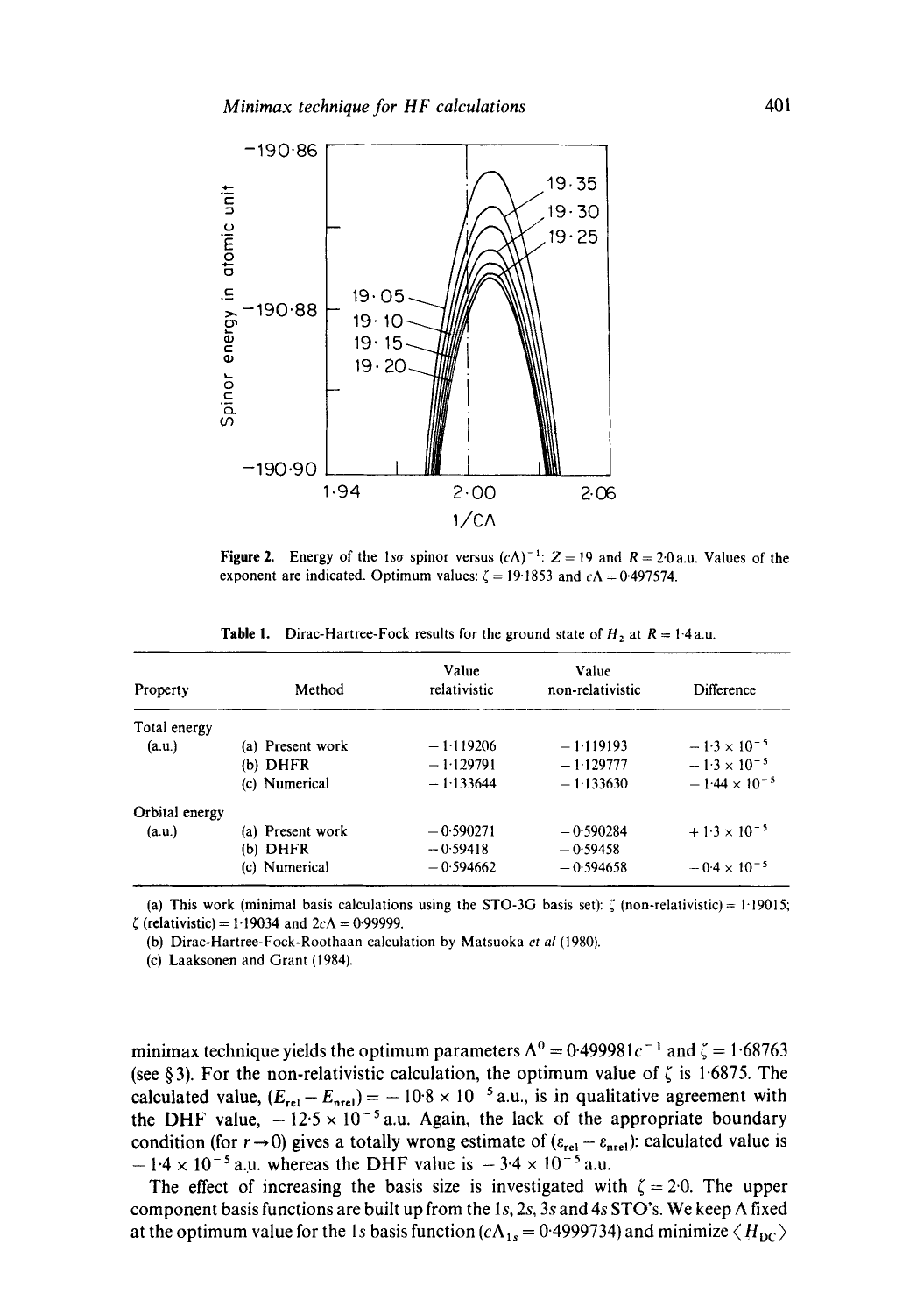by varying the coefficients  $c_i$ 's. In principle, as the coefficients vary, the optimum value of  $\Lambda$  should change. Therefore, one expects that the coherent linear variation will yield different coefficients along with an optimized  $\Lambda$  different from  $\Lambda_{1s}$ . In reality, for any basis size, the minimal basis value ( $\Lambda_{MB}$ ) is very close to the optimum value of  $\Lambda$  as long as  $Z/c \ll 1$ . Therefore, fixation of  $\Lambda$  at  $\Lambda_{MB}$  is effectively equivalent to the optimization of  $\Lambda$  when  $Z/c$  is small. In the present case we have used  $\Lambda_{coh} = \Lambda_{1s}$ . For atoms with more electrons (but still in the nonrelativistic limit), one may assign:  $\Lambda_{coh,1s} = \Lambda_{1s}$ ,  $\Lambda_{coh,2s} = \Lambda_{2s}$ , etc. The main point is that a judicious choice of  $\Lambda$  can save a lot of computational efforts. A better way (which is applicable to all systems) will be to design a set of coherent basis spinors and use these in the linear expansion technique.

At present we make three observations. First, the difference between the result of linear variation using  $\Lambda_{1s}$  for the coherent spinors and that obtained from a (random) linear variation using the "kinetically balanced" basis set is negligible (table 2). Secondly, the calculated wavefunctions, both relativistic and nonrelativistic, improve with the increase in basis size; this is evidenced by the trends in orbital energies and total energy (table 3). Thirdly, the linear expansion technique quickly improves the difference  $(\varepsilon_{rel} - \varepsilon_{\text{nrel}})$  to a value (-3.1 × 10<sup>-5</sup> a.u.) which is comparable to (but again greater than) the corresponding quantity ( $-3.4 \times 10^{-5}$  a.u.) found from the numerical integration technique. However, unless the relativistic wavefunction is correctly described near the nucleus,  $(E_{rel}- E_{ner})$  converges to a value (-13.8 x 10<sup>-5</sup> a.u. for  $\zeta = 2.0$ ;  $-10.1 \times 10^{-5}$  a.u. for  $\zeta = 1.6875$ ) that can be quite different from the result  $(-12.5 \times 10^{-5} \text{ a.u.})$  of the numerical DHF calculation.

# 4.3 *Reproducibility of the nonrelativistic results*

The nonrelativistic molecular results have been verified by using  $c = 137,032.5$  a.u. (instead of 137.0325 a.u.) in the relativistic calculations; (the optimum value of  $\zeta_{\text{net}}$ ) differs from that of  $\zeta_{rel}$ ).

# 4.4 *Limitations of the present work*

The calculations reported here utilize very small basis sets and serve as test calculations only. The main import of these exemplary computations is that the smallest matrix

| <b>Basis</b>                              | $(E_{\text{coherent}}-E_{\text{random}})$<br>in $10^{-9}$ a.u. | $(\varepsilon_{1s}^{\text{coherent}} - \varepsilon_{1s}^{\text{random}})$<br>in $10^{-9}$ a.u. |
|-------------------------------------------|----------------------------------------------------------------|------------------------------------------------------------------------------------------------|
| $\zeta = 2.0$ , $2c\Lambda = 0.9999468$   |                                                                |                                                                                                |
| 1s                                        | 0.00                                                           | 0.00                                                                                           |
| 1s.2s                                     | $-1.61$                                                        | $1 - 11$                                                                                       |
| 1s, 2s, 3s                                | $-2.30$                                                        | 1.84                                                                                           |
| 1s, 2s, 3s, 4s                            | $-2.64$                                                        | $-0.76$                                                                                        |
| $\zeta = 1.6875$ , $2c\Lambda = 0.999962$ |                                                                |                                                                                                |
| 1s                                        | 0:00                                                           | 0:00                                                                                           |
| 1s.2s                                     | $-0.67$                                                        | 9.38                                                                                           |
| 1s, 2s, 3s                                | $-1:01$                                                        | $8 - 05$                                                                                       |
| 1s, 2s, 3s, 4s                            | $-1.19$                                                        | 7.32                                                                                           |

**Table** 2. Comparison of the result of the coherent linear variation with that of the random linear variation (for  $Z = 2$ ).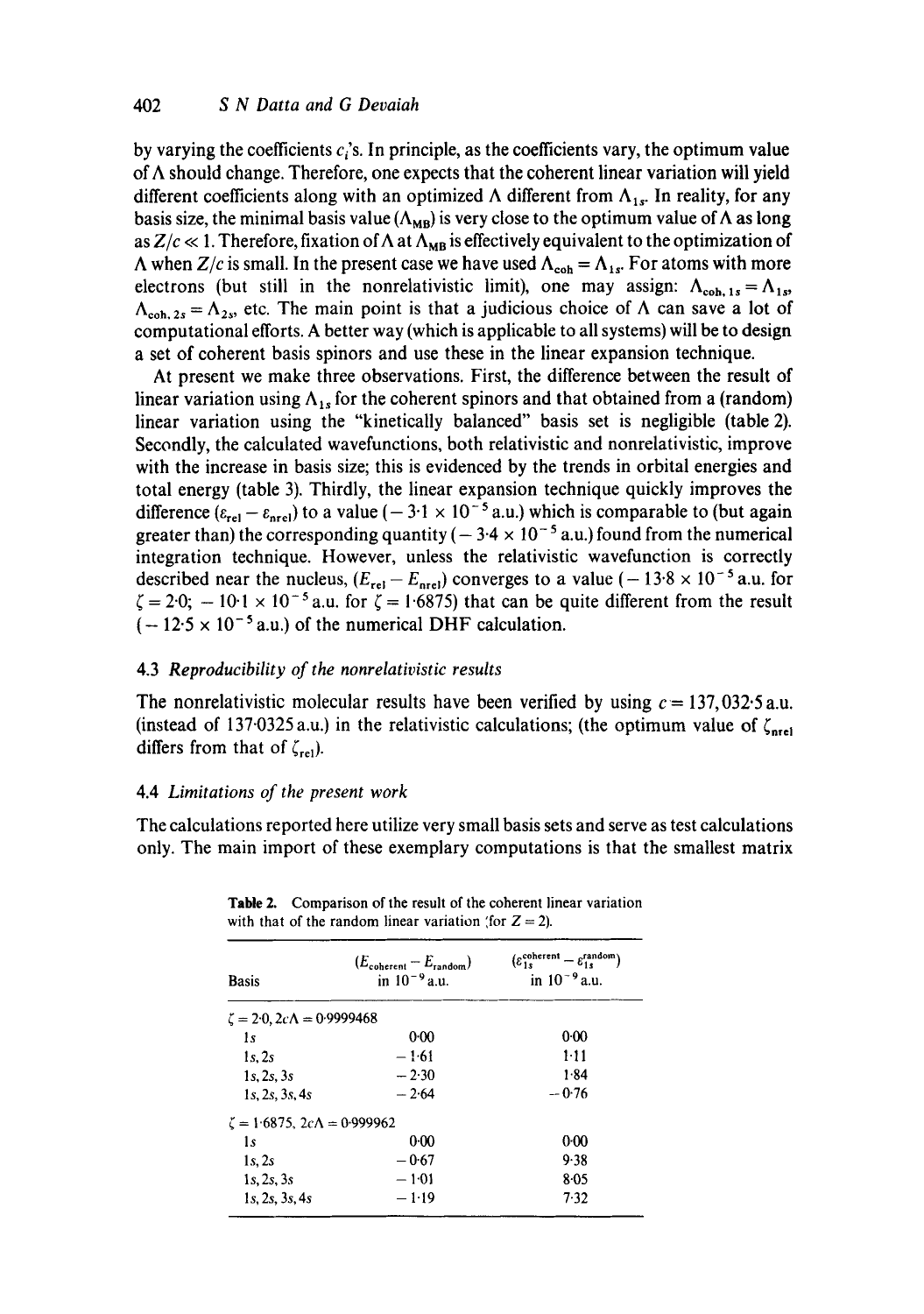| <b>Basis</b>                                  | $(\varepsilon_{\text{rel}}^{1s} - \varepsilon_{\text{net}}^{1s})$<br>in $10^{-5}$ a.u. | $(E_{\text{rel}}-E_{\text{med}})$<br>in $10^{-5}$ a.u. | $\varepsilon_{rel}^{1s}$<br>in a.u. | $E_{rel}$<br>in a.u. |
|-----------------------------------------------|----------------------------------------------------------------------------------------|--------------------------------------------------------|-------------------------------------|----------------------|
| $\zeta = 2.0$ , $2c\Lambda = 0.9999467(a)$    |                                                                                        |                                                        |                                     |                      |
| 1s                                            | $-10.65$                                                                               | $-21-30$                                               | $-0.750107$                         | $-2.750213$          |
| 1s, 2s                                        | $-3.57$                                                                                | $-14.93$                                               | $-0.903858$                         | $-2.842936$          |
| 1s, 2s, 3s                                    | $-3.27$                                                                                | $-14.17$                                               | $-0.911623$                         | $-2.851673$          |
| 1s, 2s, 3s, 4s                                | $-3.16$                                                                                | $-13.85$                                               | $-0.913932$                         | $-2.854690$          |
| $\zeta = 1.6875$ , $2c\Lambda = 0.999962$ (a) |                                                                                        |                                                        |                                     |                      |
| 1s                                            | $-5.40$                                                                                | $-10.80$                                               | $-0.896538$                         | $-2.847764$          |
| 1s.2s                                         | $-3.43$                                                                                | $-10.17$                                               | $-0.914309$                         | $-2.851017$          |
| 1s, 2s, 3s                                    | $-3.13$                                                                                | $-10-11$                                               | $-0.915221$                         | $-2.851104$          |
| 1s, 2s, 3s, 4s                                | $-3.00$                                                                                | $-10.10$                                               | $-0.915264$                         | $-2.851105$          |
| Numerical HF                                  |                                                                                        |                                                        |                                     |                      |
| and DHF (b)                                   | $-3.4$                                                                                 | $-6.5$                                                 | $-0.917991$                         | $-2.86175$           |

Table 3. Results of the Coherent linear variation employing STO's in the upper components of basis spinors: the He atom.

a.  $c = 137.0325$  a.u.; b. Desclaux (1973).:  $E_{rel}$  includes the energy of magnetic interaction (6  $\times$  10<sup>-5</sup> a.u.).

eigenvalue approaches the exact value from above. This suggests that a set of coherent basis spinors can be used without fear of variational collapse.

The following limitations of the present work are identified:

- (i) The trial spinors chosen by us do not give an accurate description of the relativistic wavefunction near the nucleus. The situation can be rectified by using the multiplezeta basis (Lee and McLean 1982) or the non-integral STO's (Pavlik and Blinder 1967; Datta and Ewig 1982; Malli 1984), or even by considering a finite size of the nucleus (Ishikawa 1986).
- (ii) We have not illustrated the minimax technique for the excited state. It is well known that the influence of enlarging the space of linear variation upon the distribution of eigenvalues can be described by the separation theorem (Epstein 1974). The minimax technique can be considered as the first step towards obtaining the separation theorem. For calculations based on the Dirac equation in the algebraic approximation the separation theorem has been discussed by Wood *et al*  (1985) and by Grant (1986).
- (iii) Unless the wavefunction is the exact DHF solution, positive-energy eigenvectors of the Fock matrix may not be completely free from the negative-energy disease. For instance, an arbitrary spinor

$$
\psi = N\binom{u}{\hat{\Omega}u}
$$

can be expanded as

$$
\psi = \sum_i d_i \psi_i^0 + \sum_i d_i N_i^0 \begin{pmatrix} 0 \\ {\{\hat{\Omega} - \hat{\Omega}_i^0\}} u_i^0 \end{pmatrix}
$$

where  $\psi_i^0$ 's are the positive-energy eigenfunctions of the Fock operator. It is obvious that the residual part vanishes only if  $\psi$  is identical with one of the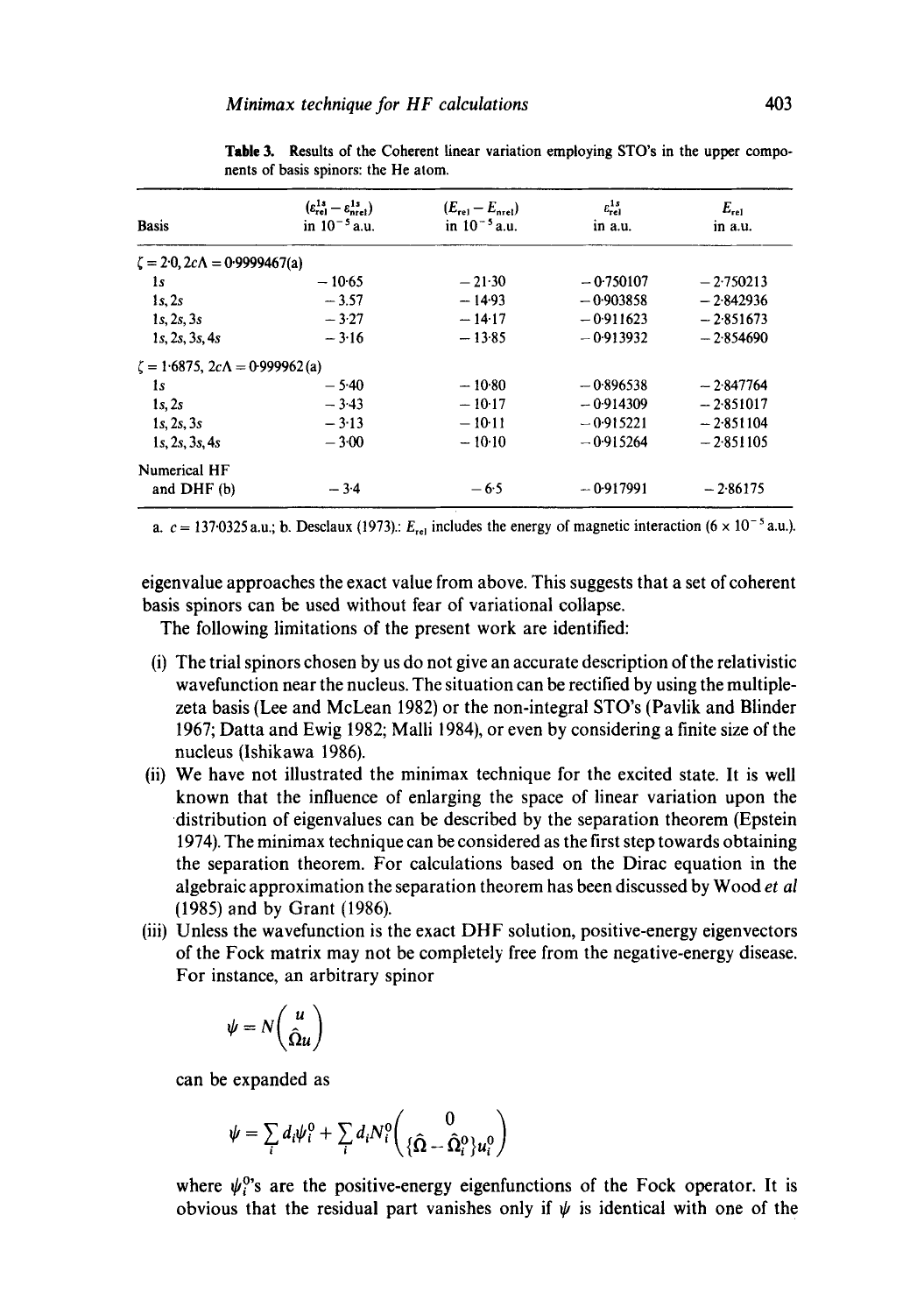## *404 S N Datta and G Devaiah*

 $\psi_i^0$ 's. Therefore, just because the virial theorem holds one cannot say with certainty that the calculated relativistic orbitals lie inside  $S_F$ . It is equally obvious that the deviation from  $S_F$  can be reduced by (a) relying on the appropriate boundary **conditions, (b) enlarging the basis and (c) using a kinetically balanced basis set consisting of the coherent basis spinors and the associated negative-energy vectors.** 

# **Acknowledgements**

**Financial support by CSIR and DST is gratefully acknowledged. Thanks are due to D Mukherjee who had suggested in 1983 the interpretation of our data in terms of the minimax technique, to S H Patil, N F Stepanov and S Koneru for valuable discussion and to J Thakur who has critically read the manuscript and offered many suggestions. A part of the work was orally presented at the Adriatico Research Conferernce on relativistic many-body problems, and SND thanks the organizers, DST and liT Bombay.** 

### **References**

- Datta S N 1980 *Chem. Phys. Lett.* 74 568
- Datta S N 1984 *Pramana J. Phys.* 23 L275
- Datta S N 1987 *Pramana J. Phys.* 28 633
- Datta S N and Devaiah G 1986 in: Abstract of the Conference on relativistic many-body **problems, Trieste**  (Italy)

Datta S N and Ewig C S 1982 *Chem. Phys. Lett.* 85 443

Datta S N and Jagannathan S 1984 *Pramana - J. Phys.* 23 467

Desclaux J P 1973 *At. Data Nucl. Data Tables* 12 311

Drake G W F and Goldman S P 1981 *Phys. Rev.* A23 2093

Dyall K G, Grant I P and Wilson S 1984 *J. Phys.* Bl7 L45, 439

Epstein S T 1974 7he *variation method in quantum chemistry* (New **York: Academic** Press)

Fock V A 1978 *Fundamentals of quantum mechanics* (Moscow: Mir Publishers)

Gazdy B 1983 *Chem. Phys, Lett. 99* 41

- Gazdy B and Ladanyi K 1984 *J. Chem. Phys. 80* 4333
- Goldman S P 1985 *Phys. Rev.* A31 3541

Grant I P 1986 *d. Phys.* BI9 3187

- Hegarty D 1986 *Theor. Chim. Acta* 70 351
- Hess B A 1986 *Phys. Rev.* A33 3742

Ishikawa Y 1986 in: Abstract of the Conference on relativistic many-body problems, Trieste (Italy)

Ishikawa Y, Binning R C and Sando K M 1983 *Chem. Phys. Lett.* 101 III

Ketley I J and Moss R E 1983 *Mol. Phys.* 48 1131

Kim Y K 1967 *Phys. Rev.* 154 17

Kutzelnigg W 1984 *Int. J. Quantum Chem.* 25 107

Laaksonen L and Grant [ P 1984a *Chem. Phys. Lett.* 109 485

- Laaksonen L and Grant I P 1984b *Chem. Phys. Lett.* 112 157
- Ladik J, Cizek J and Mukherjee P K 1983 Relativistic effects in atoms, molecules and solids (ed.) G Malli (New **York:** Plenum Press) p. 305

**Lee** Y S and Mclean A D 1982 *J. Chem. Phys.* 76 735

- Malli G 1984 *J. Chem. Phys. 80* 2060
- Mark F and Schwarz W H E 1982 *Phys. Rec. Lett. 48* 673
- Matsuoka O, Suzuki N, Aoyama T and Malli G 1980 *J. Chem. Phys.* 73 535
- Mittleman M H 1981 *Phys. Rev.* A24 1167
- **Morrison** J D and Moss R E 1980 *Mol. Phys.* 41 491